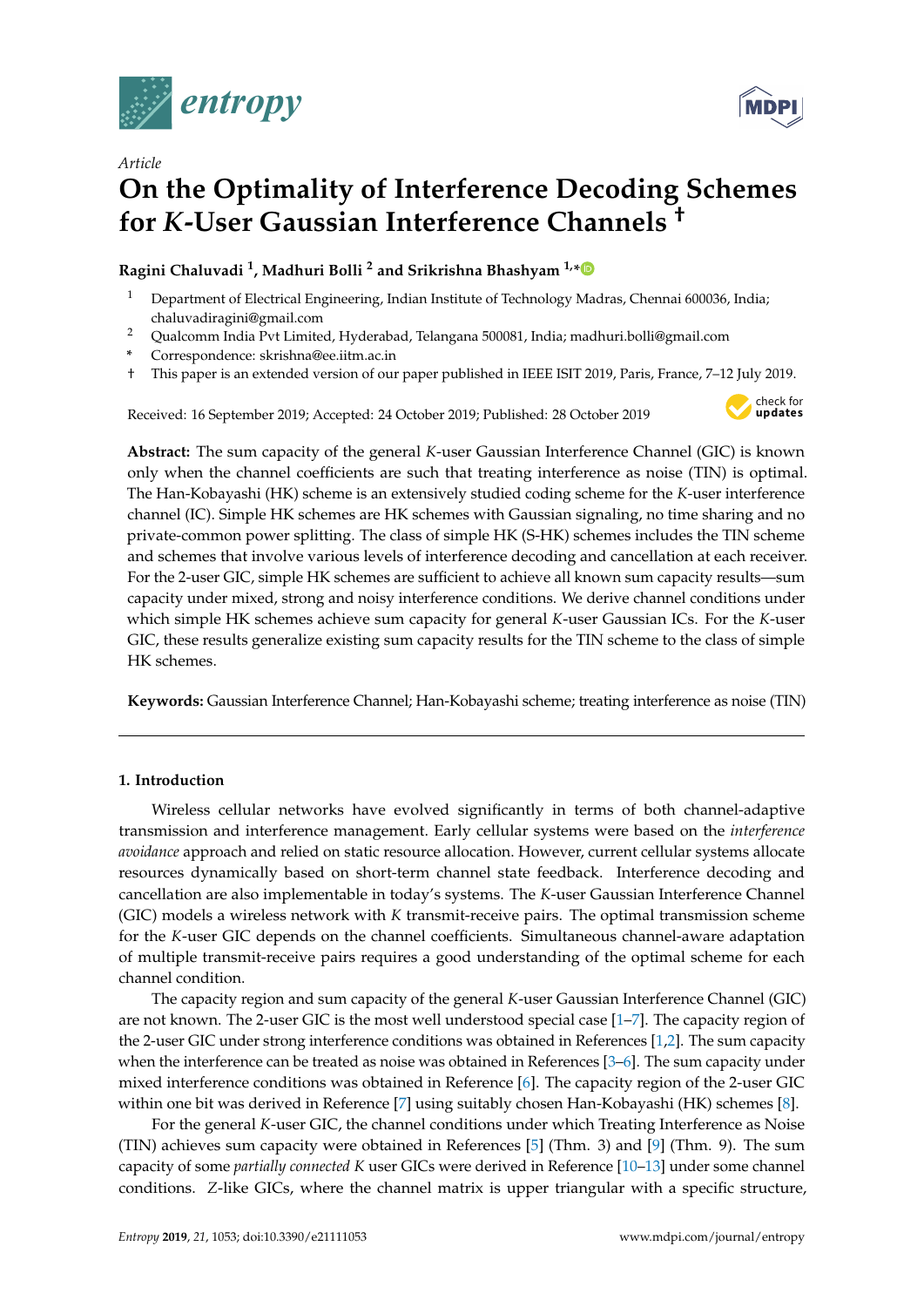were studied in Reference [\[10\]](#page-28-8), cascade GIC was studied in Reference [\[11\]](#page-28-10) and many-to-one and one-to-many GICs were studied in References [\[12](#page-28-11)[,13\]](#page-28-9). Some new outer bounds on the capacity of the *K*-user GIC were recently derived in Reference [\[14\]](#page-28-12). *Simple* HK (S-HK) schemes with Gaussian signalling, no timesharing and no common-private power splitting, achieve sum capacity under the channel conditions obtained in References [\[9](#page-28-7)[–13\]](#page-28-9). S-HK schemes include the simple and practical TIN scheme and schemes that involve various levels of interference decoding and cancellation at each receiver as special cases. For the 2-user GIC, S-HK schemes are sufficient to achieve all known sum capacity results. For the *K*-user GIC, we will generalize the sum capacity optimality results for the TIN scheme in References [\[5,](#page-28-6)[9\]](#page-28-7), to S-HK schemes.

There are some other related results for the *symmetric* GIC or for GICs where the channel coefficients satisfy some equality conditions [\[15](#page-28-13)[,16\]](#page-28-14), respectively. For a *K*-user interference channel, the sum capacity under a strong interference condition was obtained in Reference [\[16\]](#page-28-14) under conditions that include some equality conditions on the channel coefficients. Equality conditions cannot be satisfied if the channel coefficients come from continuous distributions. The symmetric *K*-user GIC and many-to-one GIC have been considered in References [\[15,](#page-28-13)[17\]](#page-28-15), respectively. Unlike the other results discussed above based on S-HK schemes, in References [\[15](#page-28-13)[,17\]](#page-28-15), lattice coding and interference alignment are used to obtain the sum capacity when the interference is very strong. For the general asymmetric GIC, only approximate sum capacity and degrees of freedom results have been obtained using interference alignment. Other structured codes like coset codes have also been studied in Reference [\[18\]](#page-28-16) to show achievable sum rates better than those achieved by HK schemes for some 3-user interference channels. Interference alignment and structured codes are useful under channel conditions where HK schemes are not optimal. We identify channel conditions where S-HK schemes are sum capacity optimal for the *K*-user GIC.

In this paper, we generalize the sum capacity optimality results for the TIN scheme in References [\[5,](#page-28-6)[9\]](#page-28-7) to S-HK schemes. In particular, we derive two sets of channel conditions under which S-HK schemes are sum capacity optimal for general *K*-user GICs. For the first set of channel conditions, we consider schemes where interference is decoded and cancelled before decoding the desired message. For the second set of channel conditions, we consider schemes where the one interference signal is jointly decoded with the message signal at one of the receivers. These two sets of channel conditions provide us new sum capacity results for several channel conditions under which sum capacity was not known earlier. Furthermore, existing results for the sum capacity of the 2-user GIC and some partially connected *K* user GICs in References [\[11](#page-28-10)[–13\]](#page-28-9) can be obtained as special cases of these results. To further understand the significance of the results, we evaluate, using Monte Carlo simulations, the probability that these channel conditions for sum capacity are satisfied for random wireless networks. Three different random network models are considered and we observe that this probability is significant under all three models.

#### **2. Channel Model and Simple HK Schemes**

The *K*-user GIC in standard form [\[5\]](#page-28-6) is given by

$$
y_i = x_i + \sum_{\substack{j=1 \ j \neq i}}^K h_{ij} x_j + z_i, \ \forall i \in [K] \triangleq \{1, \dots, K\},\tag{1}
$$

where  $x_i$  is transmitted by transmitter *i*,  $y_i$  is received by receiver *i*,  $h_{ij}$  is the real channel coefficient from transmitter *j* to receiver *i* and  $z_i \sim \mathcal{N}(0, 1)$  is the additive white Gaussian noise at receiver *i*. Let *P<sup>i</sup>* denote the transmit power constraint at transmitter *i*. For the 2-user GIC, the HK scheme [\[8\]](#page-28-5) splits the message at each user into two parts; common and private. The common message is decoded at both the receivers and private part is decoded only at its corresponding receiver. This scheme can be generalized to the *K*-user GIC in several ways [\[19\]](#page-28-17) (Sec. 6.9). In Reference [\[20\]](#page-29-0), the message at each user of a *K*-user GIC is split into two—common and private messages. The common message is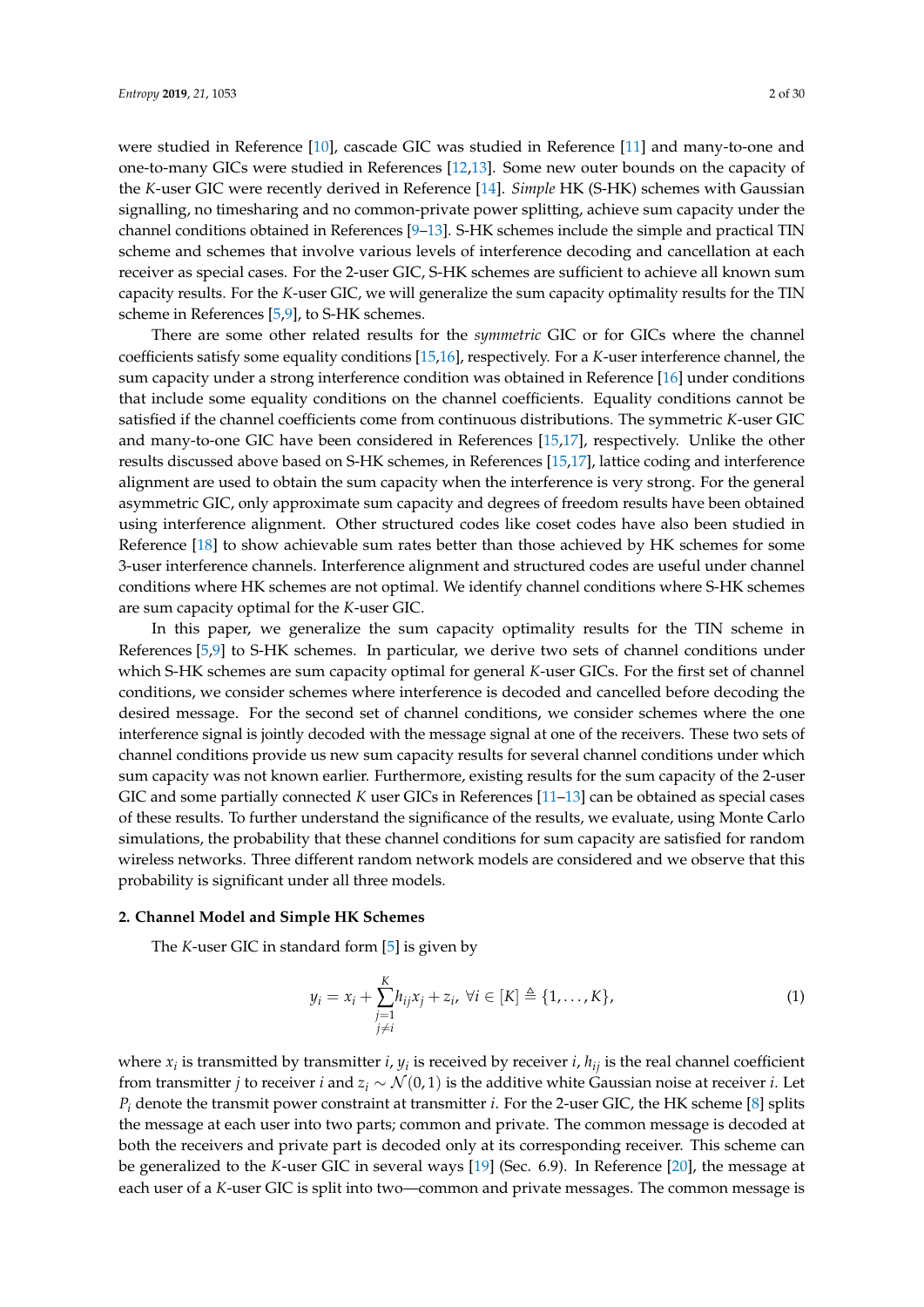decoded at all receivers. A more general scheme can split each message into more than two parts and specify the subset of receivers that can decode each part. We consider schemes where there is only one message, but that is decoded by the intended receiver and a subset of the remaining *K* − 1 receivers. Equivalently, these schemes can also be described by specifying the messages that are decoded at each receiver. We call such HK schemes with Gaussian signaling, no timesharing and no common-private power splitting as simple HK schemes. Each S-HK scheme is specified by the sets  $\{I(1), I(2), \ldots, I(K)\}\$ *I*(*i*) ⊆  $[K]\{i\}$ , ∀*i*. In each such S-HK scheme, at receiver *i*, interference from transmitters *j* ∈ *I*(*i*) are treated as noise and interference from transmitters  $j \in D(i) \triangleq \{[K]\setminus\{I(i),i\}\}\$ are decoded. For the TIN scheme,  $I(i) = [K] \setminus \{i\}, \forall i$ .

#### **3. Sum Capacity Results**

In this section, we derive two sets of channel conditions for the general *K*-user GIC under which sum capacity is achieved by S-HK schemes. The first set of channel conditions are in Equations [\(2\)](#page-2-0)–[\(4\)](#page-2-1) of Theorem [1.](#page-2-2) The second set of channel conditions are given by Equations [\(6\)](#page-3-0), [\(7\)](#page-3-1)–[\(10\)](#page-3-2) in Theorems [2](#page-3-3) and [3,](#page-3-4) respectively.

In the result in Theorem [1,](#page-2-2) we consider the strategy of decoding interference from transmitters in  $D(i)$  for each *i* before decoding the desired message. For such decoding to be possible, conditions in [\(4\)](#page-2-1) need to be satisfied. For the optimality of treating the interference from transmitters in  $I(i)$  as noise for each *i*, we get conditions [\(2\)](#page-2-0) and [\(3\)](#page-2-3). These conditions correspond to the TIN optimality conditions for the modified GIC where all the links corresponding to decoded interference are removed.

<span id="page-2-2"></span>**Theorem 1.** For the *K*-user GIC, the S-HK scheme defined by  $I(i) \subseteq [K] \setminus \{i\}$ ,  $\forall i \in [K]$  achieves sum capacity, *if there exist*  $\rho_i \in (0,1)$ *,*  $\forall i \in [K]$ *, such that the following conditions are satisfied for all*  $i \in [K]$ 

$$
\sum_{j:i\in I(j)} \left[ \frac{h_{ji}^2}{1 + Q_j - \rho_j^2} \right] \le \frac{1}{P_i + \left( \frac{1 + Q_i}{\rho_i} \right)^2},\tag{2}
$$

$$
\sum_{j \in I(i)} \frac{h_{ij}^2 (1 + Q_j)^2}{\rho_j^2} \le 1 - \rho_i^2,\tag{3}
$$

$$
\prod_{j\in\mathcal{J}}\left(1+\frac{P_j}{1+Q_j}\right)\leq\left(1+\frac{\sum_{j\in\mathcal{J}}h_{ij}^2P_j}{1+P_i+Q_i}\right)\forall\mathcal{J}\subseteq D(i),\tag{4}
$$

*where*  $Q_i = \sum_{j \in I(i)}$  $h_{ij}^2 P_j$ ,  $D(i) = [K]\backslash\{i,I(i)\}.$  *The sum capacity is* 

<span id="page-2-4"></span><span id="page-2-3"></span><span id="page-2-1"></span><span id="page-2-0"></span>
$$
C_{sum} = \sum_{i=1}^{K} \frac{1}{2} \log \left[ 1 + \frac{P_i}{1 + Q_i} \right].
$$
 (5)

**Proof.** The detailed proof is given in Appendix [A.](#page-12-0) For the converse, at each receiver  $i \in [K]$ , we use the genie signal  $\mathbf{s}_i^n = \{\mathbf{x}_i^n + \mathbf{n}_i^n, \ \mathbf{x}_j^n, \ j \in D(i)\}$  where  $\mathbf{n}_i^n \sim \mathcal{N}(\mathbf{0}, \sigma_i^2 \mathbf{I})$  and  $E[n_i z_i] = \rho_i \sigma_i$ ,  $0 < \rho_i < 1$ . Here, for each *i*, we provide signals  $\mathbf{x}_j^n$ ,  $\forall j \in D(i)$  in addition to the genie signal  $\mathbf{x}_i^n + \mathbf{n}_i^n$  that is used in Reference [\[9\]](#page-28-7). Under [\(2\)](#page-2-0) and [\(3\)](#page-2-3), we get the required upper bound following steps similar to the proof in Reference [\[9\]](#page-28-7) (Theorem 9) but with the above genie signals.

Combining the conditions [\(2\)](#page-2-0) and [\(3\)](#page-2-3) for the converse with the conditions [\(4\)](#page-2-1) for achievability, we get the required result.  $\square$ 

Now, we derive the second set of channel conditions under which S-HK schemes are optimal. We do this in two steps. First, we derive general bounds on the achievable sum rate of S-HK schemes in Theorem [2.](#page-3-3) Unlike Theorem [1,](#page-2-2) where the interference is decoded and cancelled before decoding the desired signal, here we determine more general bounds on the achievable sum rate for an S-HK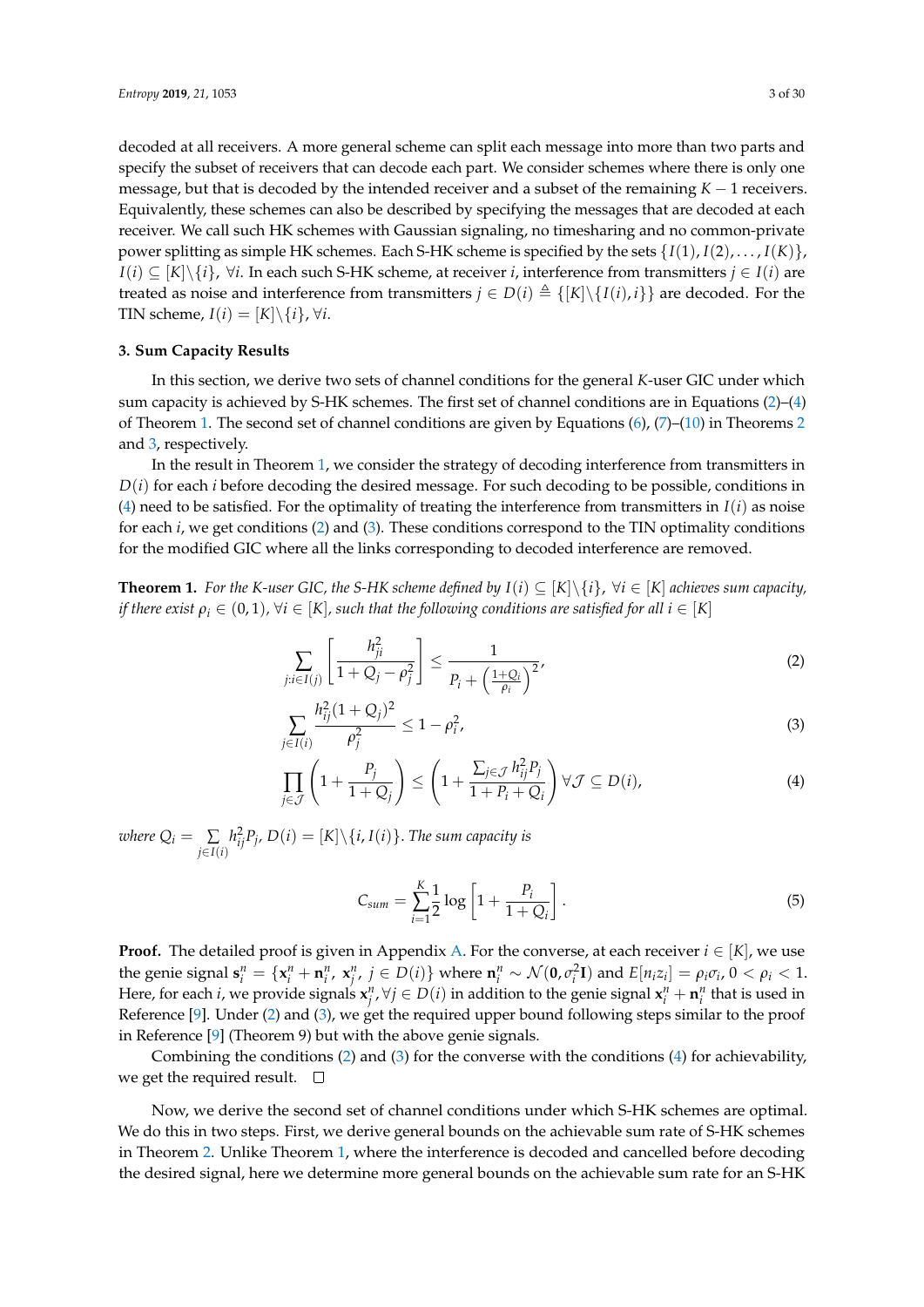scheme. Then, we show in Theorem [3](#page-3-4) that one of the sum rate upperbounds in Theorem [2](#page-3-3) is also a sum capacity bound under some channel conditions. Therefore, the channel conditions under which we get a sum capacity result will comprise of (i) the conditions  $(7)$ – $(10)$  required to prove the sum capacity upper bound in Theorem [3](#page-3-4) and (ii) the conditions  $(6)$  under which this sum capacity upperbound is achievable in Theorem [2.](#page-3-3)

<span id="page-3-3"></span>**Theorem 2.** *For the K-user GIC, the S-HK scheme defined by* {*I*(*i*)} *achieves sum rates S satisfying the following conditions for each*  $l \in [K]$ *.* 

<span id="page-3-0"></span>
$$
l.S \leq \frac{1}{2} \sum_{i \in [K]} \log \left( 1 + \frac{\sum_{j \in \mathcal{J}_i} h_{ij}^2 P_j}{1 + Q_i} \right) \tag{6}
$$

*for each choice of*  $\mathcal{J}_i \subseteq [K] \backslash I(i)$  *such that*  $\bigcup\limits_{i \in [K]} \mathcal{J}_i = \mathcal{S}_l.$  Here  $\mathcal{S}_l$  is a multiset containing  $l$  copies of each element *in* [*K*] *and is denoted*  $\mathcal{S}_l = \{(a, l) : a \in [K]\}$  *and*  $Q_i = \sum_{j \in I(i)}$  $h_{ij}^2 P_j$ .

**Proof.** At each receiver *i*, users  $[K] \setminus I(i)$  form a Gaussian MAC with noise variance  $1 + Q_i$ . The achievable rates of each MAC at receiver  $i \in [K]$  satisfy

$$
\sum_{j\in\mathcal{J}_i} R_j \leq \frac{1}{2} \log \left( 1 + \frac{\sum_{j\in\mathcal{J}_i} h_{ij}^2 P_j}{1 + Q_i} \right) \forall \mathcal{J}_i \subseteq [K] \setminus I(i).
$$

Using Fourier-Motzkin elimination, we get the sum rate bounds in  $(6)$ .  $\Box$ 

The maximum sum rate achievable using an S-HK scheme is determined by the least lower bound for *S* among the bounds in [\(6\)](#page-3-0). As an example of a bound in the above theorem, consider  $l = 1$ ,  $\mathcal{J}_m = \{m, k\}$  for some  $m, k \in [K]$ ,  $\mathcal{J}_k = \phi$  and  $\mathcal{J}_i = i$  for  $i \in [K] \setminus \{m, k\}$ . This gives us the bound on sum rate to be

$$
\frac{1}{2}\log\left[1+\frac{P_m+h_{mk}^2P_k}{1+Q_m}\right]+\sum_{\substack{i=1\\i\neq k,m}}^K\frac{1}{2}\log\left[1+\frac{P_i}{1+Q_i}\right].
$$

Now, if we can show that one of these inequalities in [\(6\)](#page-3-0) is also an upper bound on the sum capacity under some conditions, then we get a sum capacity result. In the following theorem, we show that the sum rate bound expression in the example above is a sum capacity upper bound under conditions [\(7\)](#page-3-1)–[\(10\)](#page-3-2) (for the choice  $G(i) = I(i)$  in the following theorem).

<span id="page-3-4"></span>**Theorem 3.** Let  $G(i) \subseteq [K] \setminus \{i\}$ ,  $\forall i \in [K]$  and let there be some  $m, k \in [K]$  such that  $m, k \notin G(i)$ ,  $∀i ∈ [K] \{k\}$ . For the K-user GIC, if there exist  $ρ_i ∈ (0, 1)$ ,  $∀i ∈ [K] \{m\}$  such that the following conditions *are satisfied*

$$
\frac{1}{P_r + \left(\frac{1+Q_r}{\rho_r}\right)^2} \ge \sum_{\substack{i:r \in G(i) \\ i \neq \{m,k\}}} \left[\frac{h_{ir}^2}{1+Q_i - \rho_i^2}\right] + \delta_r \left[\frac{h_{mr}^2}{1+Q_m - \rho_k^2}\right] \forall r \in [K] \setminus \{m,k\},\tag{7}
$$

<span id="page-3-6"></span><span id="page-3-5"></span><span id="page-3-2"></span><span id="page-3-1"></span>
$$
\rho_k h_{mk} = 1 + Q_m \tag{8}
$$

$$
\sum_{j\in G(i)} \frac{h_{ij}^2 (1+Q_j)^2}{\rho_j^2} \le 1 - \rho_i^2, \forall i \in [K] \setminus \{m, k\},\tag{9}
$$

$$
\sum_{j \in G(m)} \frac{h_{mj}^2 (1 + Q_j)^2}{\rho_j^2} \le 1 - \rho_{k'}^2 \tag{10}
$$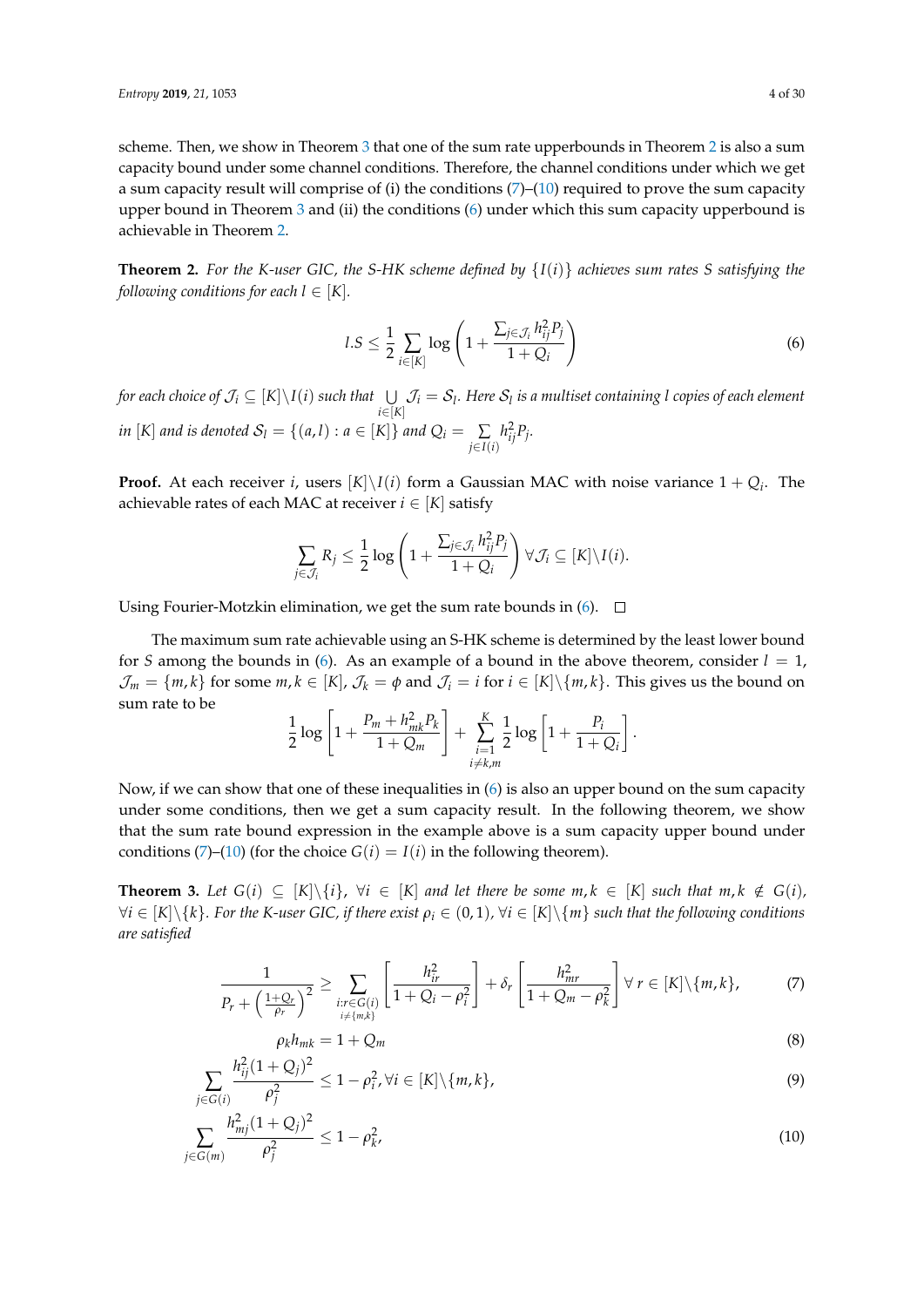*where*  $\delta_r = 1$  *if*  $r \in G(m)$  *and*  $\delta_r = 0$  *otherwise and*  $Q_i = \sum_{j \in G(i)}$ *h* 2 *ijP<sup>j</sup> , then the sum capacity Csum is upper bounded by*

$$
C_{sum} \leq \frac{1}{2} \log \left[ 1 + \frac{(P_m + h_{mk}^2 P_k)}{1 + Q_m} \right] + \sum_{\substack{i=1 \\ i \neq k,m}}^K \frac{1}{2} \log \left[ 1 + \frac{P_i}{1 + Q_i} \right].
$$

**Proof.** The detailed proof is provided in Appendix [B.](#page-14-0) Here, we present a brief outline and highlight some aspects of the proof. First, we consider a modified channel with no interference at receiver *k*. The sum capacity of the original channel is upper bounded by the sum capacity of the modified channel. Then, we derive a genie-aided upper bound for the modified channel using the genie signals  $\mathbf{s}_i^n$  at receiver *i* for each  $i \in [K]$  as follows:

$$
\mathbf{s}_{i}^{n} = \{ \mathbf{x}_{i}^{n} + \mathbf{n}_{i}^{n}, \mathbf{x}_{j}^{n}, j \in \bar{G}(i) \}, \ \forall i \in [K] \backslash \{ m, k \}
$$
\n
$$
\mathbf{s}_{m}^{n} = \{ \mathbf{x}_{j}^{n}, \ j \in \bar{G}(m) \backslash k \}
$$
\n
$$
\mathbf{s}_{k}^{n} = h_{mk} \mathbf{x}_{k}^{n} + \sum_{j \in G(m)} h_{mj} \mathbf{x}_{j}^{n} + \mathbf{n}_{k}^{n}
$$

where  $\bar{G}(i) = [K] \setminus \{i, \{G(i)\}\}\$ ,  $n_i \sim \mathcal{N}(0, \sigma_i^2)$ ,  $E[n_i z_i] = \rho_i \sigma_i$  and  $0 < \rho_i < 1$ , for each  $i \in [K] \setminus \{m\}$ and  $\sigma_k = 1$ . This choice of genie is then shown to be useful and smart under conditions [\(7\)](#page-3-1)–[\(10\)](#page-3-2) to obtain the upper bound in the theorem statement.

Here are some remarks about this proof.

- The genie signal is different from Theorem 1 for receivers *m* and *k*. The genie at receiver *k* has the interference component at receiver *m* from transmitter *k* and the other transmitters that are treated as noise. This choice ensures that  $h(\mathbf{s}_k^n) = h(\mathbf{y}_m^n | \mathbf{s}_m^n, \mathbf{x}_m^n)$  and helps in cancelling one negative term in the sum capacity upper bound.
- The assumption that  $m, k \notin G(i)$ ,  $\forall i \in [K] \setminus \{k\}$  is used as part of the argument that the genie is useful.
- The first upper bounding step is with a modified channel with no interference at receiver *k*. It is interesting to note that the sum capacity result for the 2-user GIC under mixed interference in Reference [\[6\]](#page-28-4) also uses the one-sided GIC as the first step and we recover these results as special cases of our result.
- This proof also generalizes the proof for the many-to-one GIC in Reference ([\[13\]](#page-28-9), Theorem 4) to the general *K* user GIC.

 $\Box$ 

Some examples of the conditions obtained from Theorems 1–3 are presented in Appendix [C.](#page-17-0)

#### *Relation with Existing Sum Capacity Results*

Applying Theorems  $1-3$  $1-3$  to the special case of 2-user channels, that is,  $K = 2$ , we recover all known sum capacity results for the 2-user GIC in References [\[1](#page-28-0)[–4,](#page-28-18)[6\]](#page-28-4). As special cases, the first set of channel conditions in our paper gives the noisy interference result in References [\[3,](#page-28-3)[4,](#page-28-18)[6\]](#page-28-4), the very strong interference result in Reference [\[1\]](#page-28-0) and part of the mixed interference result in Reference [\[6\]](#page-28-4) (Thm. 10) where the interference is decoded before decoding the message. The second set of channel conditions in our paper gives the remaining part of the mixed interference result in Reference [\[6\]](#page-28-4) (Thm. 10) where the interference is jointly decoded with the desired message and the strong interference result in Reference [\[2\]](#page-28-2). The actual list of channel conditions and the corresponding sum capacity can be found in Appendix [D.](#page-20-0)

Applying Theorems [1–](#page-2-2)[3](#page-3-4) to the special cases of partially connected Gaussian ICs, we can recover the sum capacity results in References [\[11–](#page-28-10)[13\]](#page-28-9). We can also get some new results for the *K*-user cyclic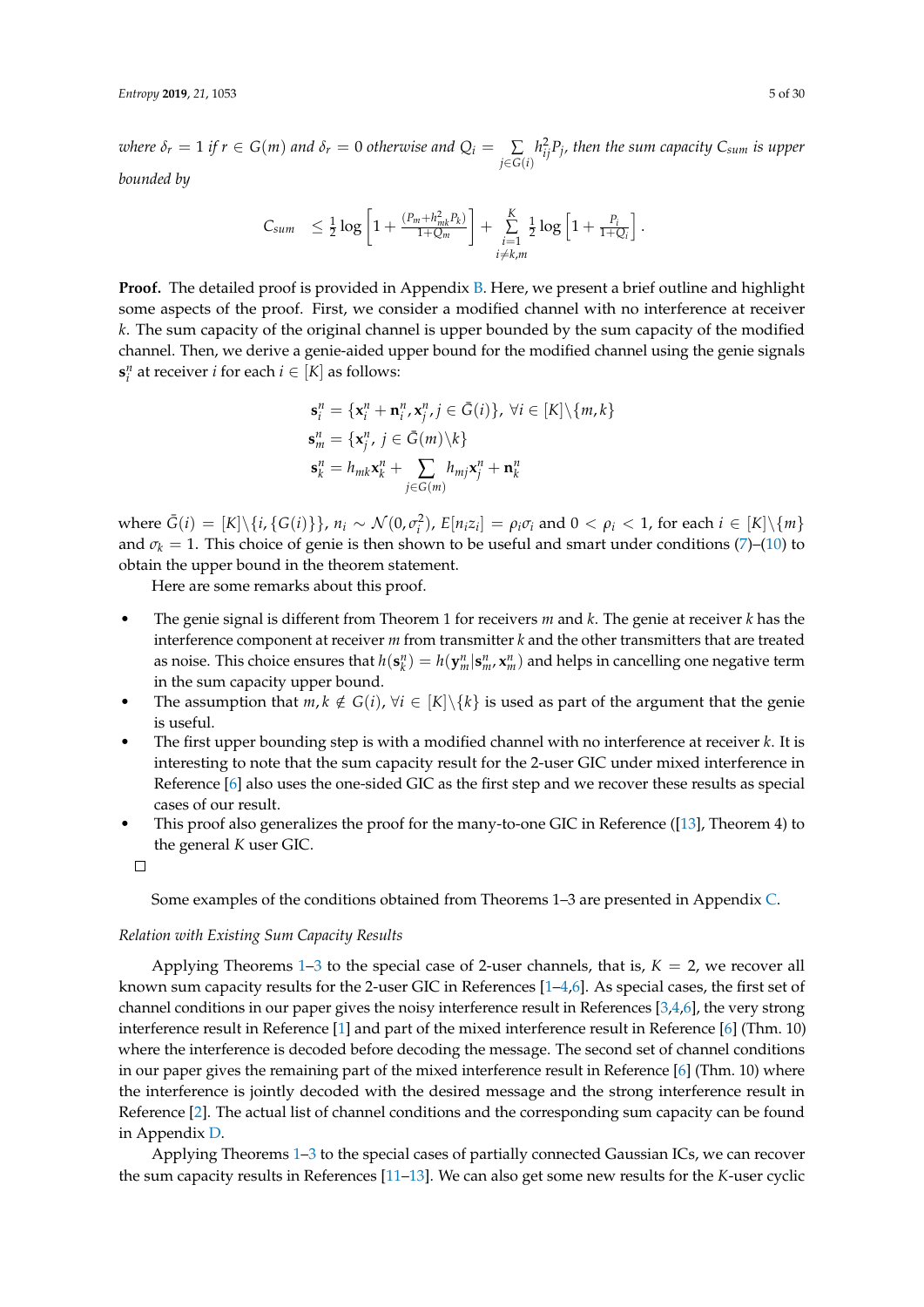and cascade GICs. The results corresponding to the two channel conditions for the cyclic, cascade and many-to-one GICs are presented in Appendix [E.](#page-21-0)

#### **4. Numerical Results**

In this section, we numerically find the probability that the first set of channel conditions under which S-HK schemes achieve sum capacity, i.e, Equations [\(2\)](#page-2-0)–[\(4\)](#page-2-1), are satisfied for three different random wireless network topologies. Theoretical analysis of the probability of the event that the channel conditions [\(2\)](#page-2-0)–[\(4\)](#page-2-1) required for the sum capacity result are satisfied is difficult because of the following reasons: (1) There are many conditions that describe the event, (2) Each condition is a complicated function of channel coefficients, (3) The variables  $\rho_1, \rho_2, \ldots, \rho_K$  in the conditions are not available in closed form. Therefore, we resort to Monte Carlo simulations in this paper.

<span id="page-5-0"></span>*Topology 1*: In this topology, all *K* transmitters are placed randomly and uniformly in a circular cell of radius 1 km. We assume that each transmitter has a nominal coverage radius of  $r_1$  m. For each transmitter, we then place its receiver randomly and uniformly in its coverage area. This topology is illustrated in Figure [1](#page-5-0) for  $K = 5$ .



Figure 1. Topology 1 setup where triangles are transmitters and crosses are receivers.

*Topology 2 (Motivated by the one-to-many channel)*: In this topology, the first transmitter is placed at the center of a circle of radius *r*<sup>2</sup> m and all the other transmitters are placed equally spaced on the perimeter of this circle. The nominal coverage radius of first transmitter is  $3r<sub>2</sub>$  m and nominal coverage radius of all other transmitters are  $r_2$  m. For each transmitter, we place its receiver randomly and uniformly in its coverage area. This topology for  $K = 4$  is illustrated in Figure [2.](#page-6-0) In topology 2, the first transmitter has a longer range and, therefore, there is higher probability that its signal at other receivers is strong enough to decode.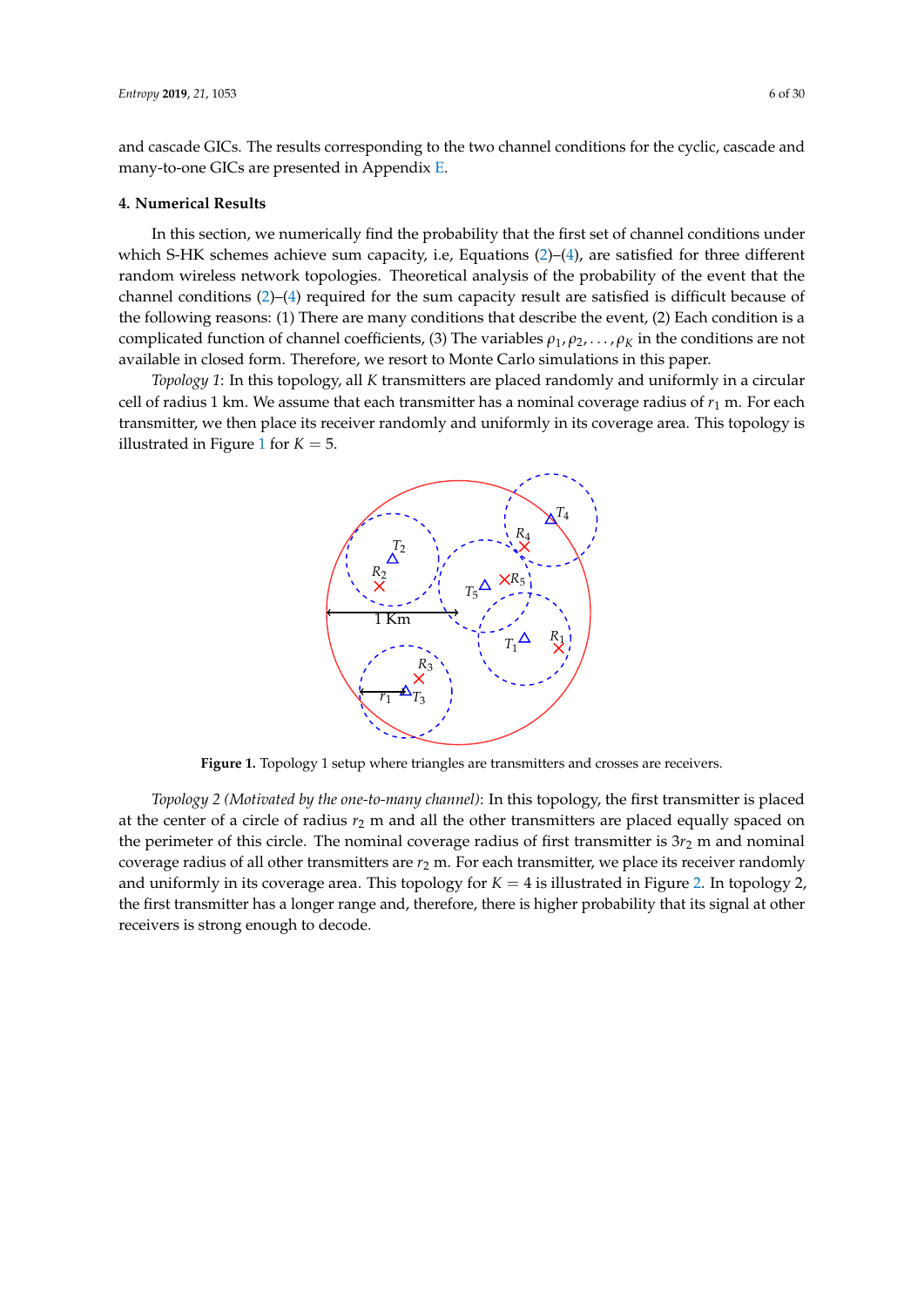<span id="page-6-0"></span>

**Figure 2.** Topology 2 setup where triangles are transmitters and crosses are receivers.

<span id="page-6-1"></span>*Topology 3 (Motivated by the cascade channel)*: In this topology, all transmitters are placed equidistantly along a line, with transmitter to transmitter distance  $r_3$  m. For each transmitter, we place its corresponding receiver randomly and uniformly along the same line towards its right within  $r_3$  m. We assume that the nominal coverage radius of each transmitter is  $r_3$  m. This topology for  $K = 4$  is illustrated in Figure [3.](#page-6-1) In topology 3, each receiver usually observes strong interference only from its adjacent transmitter.



**Figure 3.** Topology 3 setup where triangles are transmitters and crosses are receivers.

For channel fading, we use the Erceg model [\[21\]](#page-29-1). We consider two terrain categories, hilly/light tree density (terrain type 1) and hilly/moderate-to-heavy tree density (terrain type 2). The model parameters for the two terrain categories are given in Reference [\[21\]](#page-29-1) (Table I). We have reproduced the parameter values in Appendix [F](#page-27-0) for completeness. We used an operating frequency of 1.9 GHz, antenna height  $h_b = 50$  m, close-in distance  $d_0 = 100$  m. The noise floor is taken as  $-110$  dBm and transmit power at each transmitter is chosen such that the expected value of the SNR at the boundary of their nominal coverage area is 0 dB.

For generating the plots, we consider 1000 realizations of the channel. With topology 1, for every realization we randomly place *K* transmitters inside 1 km circular cell and also randomly place each receiver in its corresponding transmitters coverage area. With topology 2 and topology 3, first we fix the transmitters locations and for every realization we randomly place each receiver in its corresponding transmitter's coverage area.

In Figures  $4-9$ , we plot the probability that the conditions  $(2)-(4)$  $(2)-(4)$  $(2)-(4)$  are satisfied for (i) TIN scheme, (ii) all S-HK schemes except the TIN scheme (denoted S-HK\TIN) and (iii) all S-HK schemes. Figures [4–](#page-7-0)[6](#page-7-1) are plotted for terrain type 1 and Figures [7](#page-8-1)[–9](#page-8-0) are plotted for terrain type 2. From the Figures [4](#page-7-0)[–9,](#page-8-0) we observe that the probability that the conditions for optimality are satisfied is significant. In Figures [4](#page-7-0) and [7](#page-8-1) this probability increases with increasing nominal coverage radius  $r_1$  as expected for S-HK\TIN. In Figures [5,](#page-7-2) [6,](#page-7-1) [8](#page-8-2) and [9,](#page-8-0) S-HK schemes have a much higher probability of being optimal compared to the TIN scheme.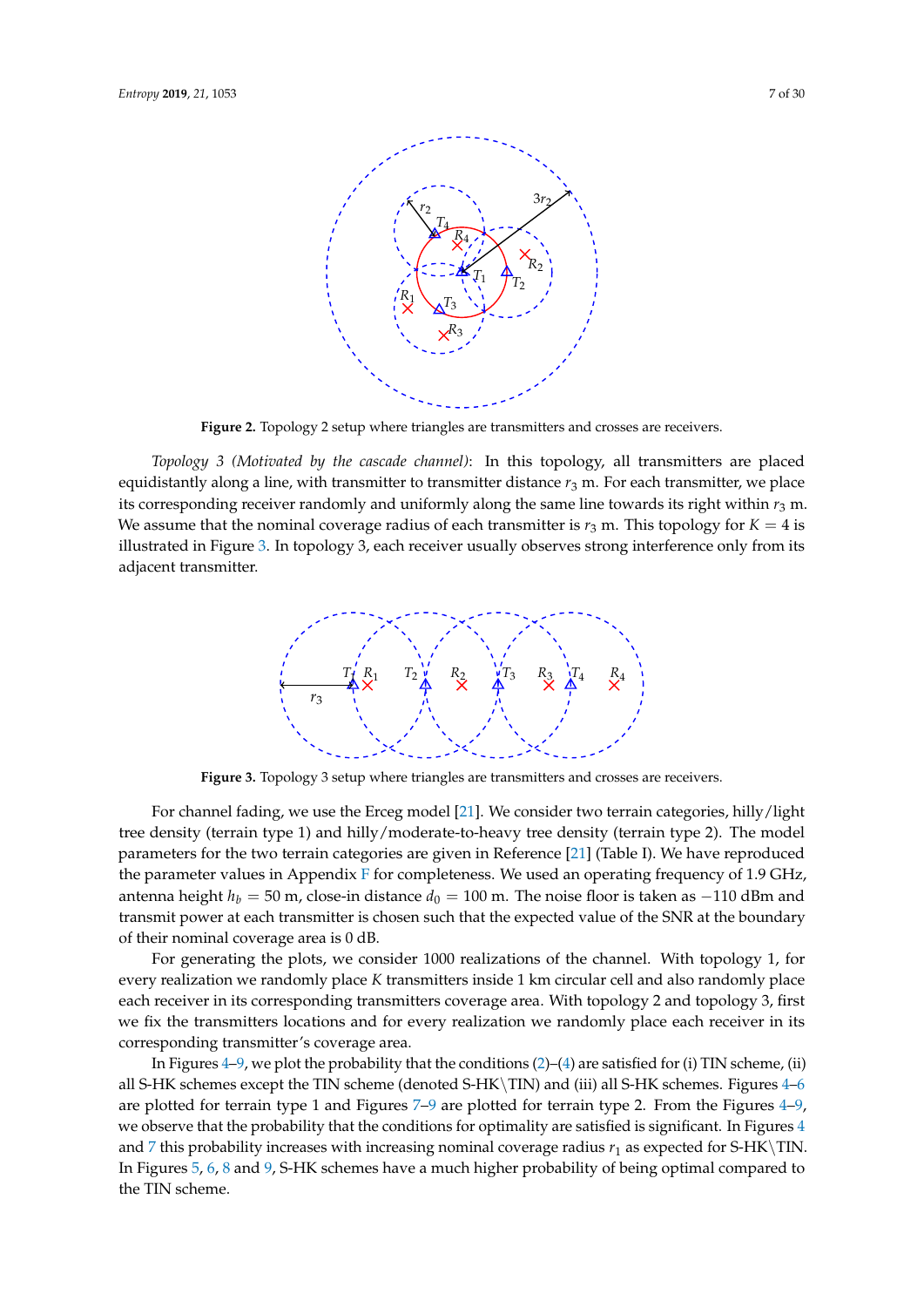<span id="page-7-0"></span>

<span id="page-7-2"></span>**Figure 4.** Success probability of conditions [\(2\)](#page-2-0)–[\(4\)](#page-2-1) for TIN scheme , S-HK schemes excluding TIN and all S-HK schemes with topology 1, terrain type 1,  $K = 3$ .



<span id="page-7-1"></span>Figure 5. Success probability of conditions [\(2\)](#page-2-0)–[\(4\)](#page-2-1) for TIN scheme , S-HK schemes excluding TIN and all S-HK schemes with topology 2, terrain type 1,  $K = 3$ .



Figure 6. Success probability of conditions [\(2\)](#page-2-0)-[\(4\)](#page-2-1) for TIN scheme , S-HK schemes excluding TIN and all S-HK schemes with topology 3, terrain type 1,  $K = 3$ .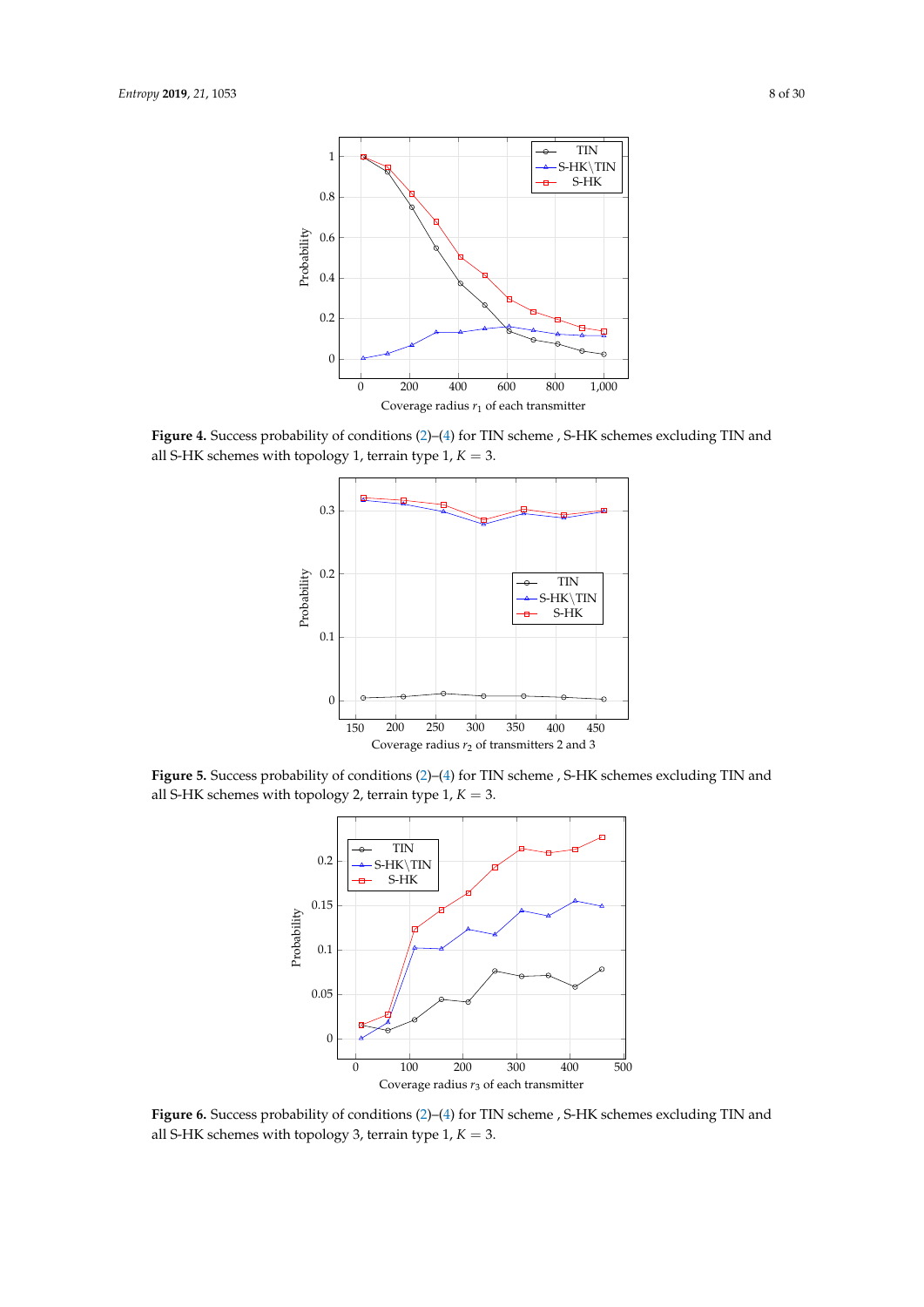<span id="page-8-1"></span>

<span id="page-8-2"></span>Figure 7. Success probability of conditions [\(2\)](#page-2-0)-[\(4\)](#page-2-1) for TIN scheme , S-HK schemes excluding TIN and all S-HK schemes with topology 1, terrain type 2,  $K = 3$ .



<span id="page-8-0"></span>Figure 8. Success probability of conditions [\(2\)](#page-2-0)–[\(4\)](#page-2-1) for TIN scheme , S-HK schemes excluding TIN and all S-HK schemes with topology 2, terrain type 2,  $K = 3$ .



Figure 9. Success probability of conditions [\(2\)](#page-2-0)-[\(4\)](#page-2-1) for TIN scheme , S-HK schemes excluding TIN and all S-HK schemes with topology 3, terrain type 2,  $K = 3$ .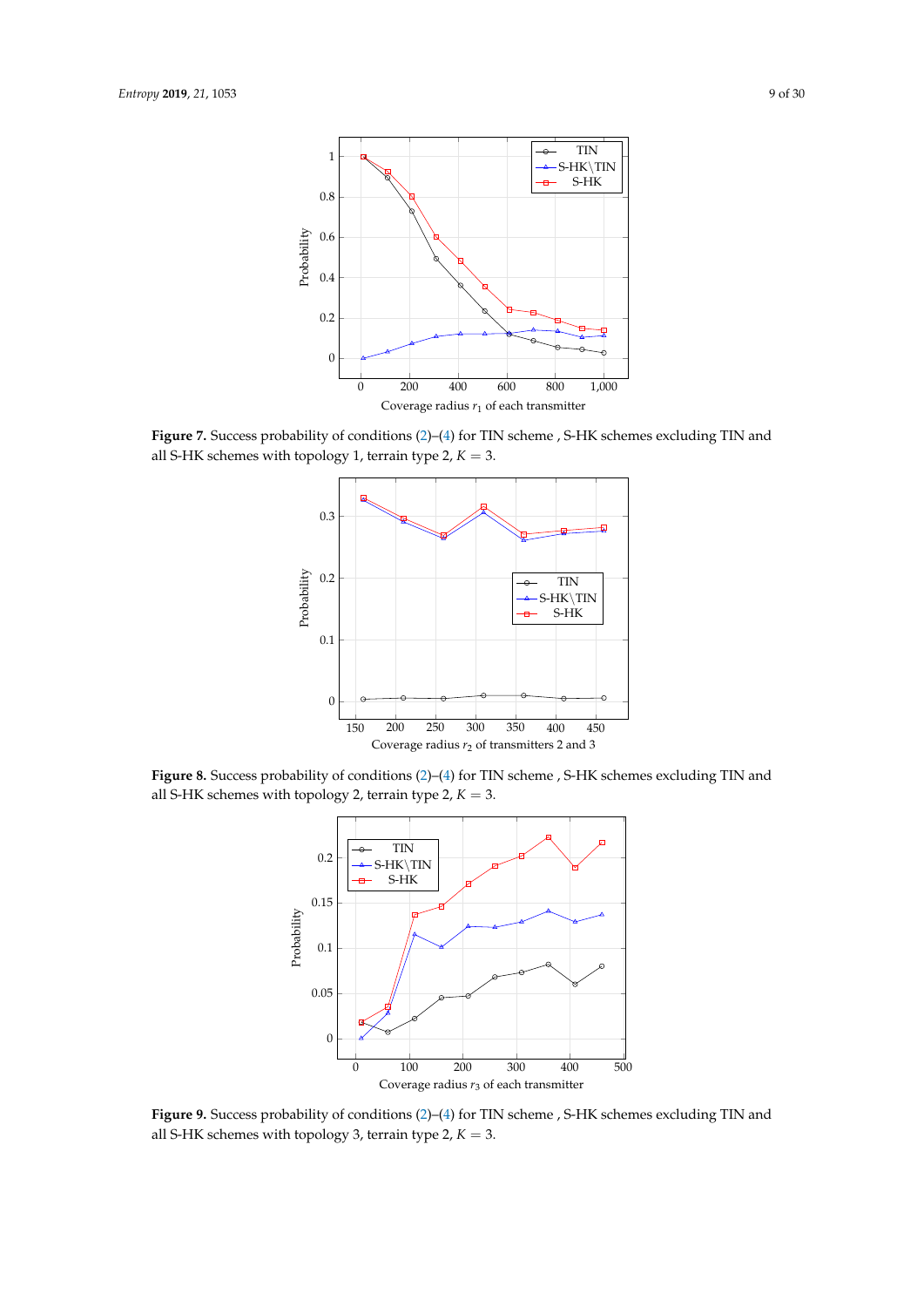<span id="page-9-0"></span>In Figures [10–](#page-9-0)[12,](#page-10-0) we plot the expected rate of TIN scheme, the expected rate of S-HK schemes given that the conditions  $(2)-(4)$  $(2)-(4)$  $(2)-(4)$  are satisfied, and the expected rate of the TIN scheme given that the conditions [\(2\)](#page-2-0)–[\(4\)](#page-2-1) are satisfied with topologies 1, 2, 3 respectively. Note that when [\(2\)](#page-2-0)–[\(4\)](#page-2-1) are satisfied, S-HK schemes are optimal. Therefore, the expected rate in this case is the expected capacity. As expected, from the plots, the expected rate of TIN scheme is lower than the expected rate of S-HK schemes given that the conditions [\(2\)](#page-2-0)–[\(4\)](#page-2-1) are satisfied.



**Figure 10.** Expected rate of TIN scheme, expected rate of S-HK schemes given that the conditions [\(2\)](#page-2-0)–[\(4\)](#page-2-1) are satisfied and the expected rate of TIN scheme given that the conditions [\(2\)](#page-2-0)–[\(4\)](#page-2-1) are satisfied with topology 1, terrain type  $1, K = 3$ .



**Figure 11.** Expected rate of TIN scheme, expected rate of S-HK schemes given that the conditions [\(2\)](#page-2-0)–[\(4\)](#page-2-1) are satisfied and the expected rate of the TIN scheme given that the conditions  $(2)-(4)$  $(2)-(4)$  $(2)-(4)$  are satisfied with topology 2, terrain type  $1, K = 3$ .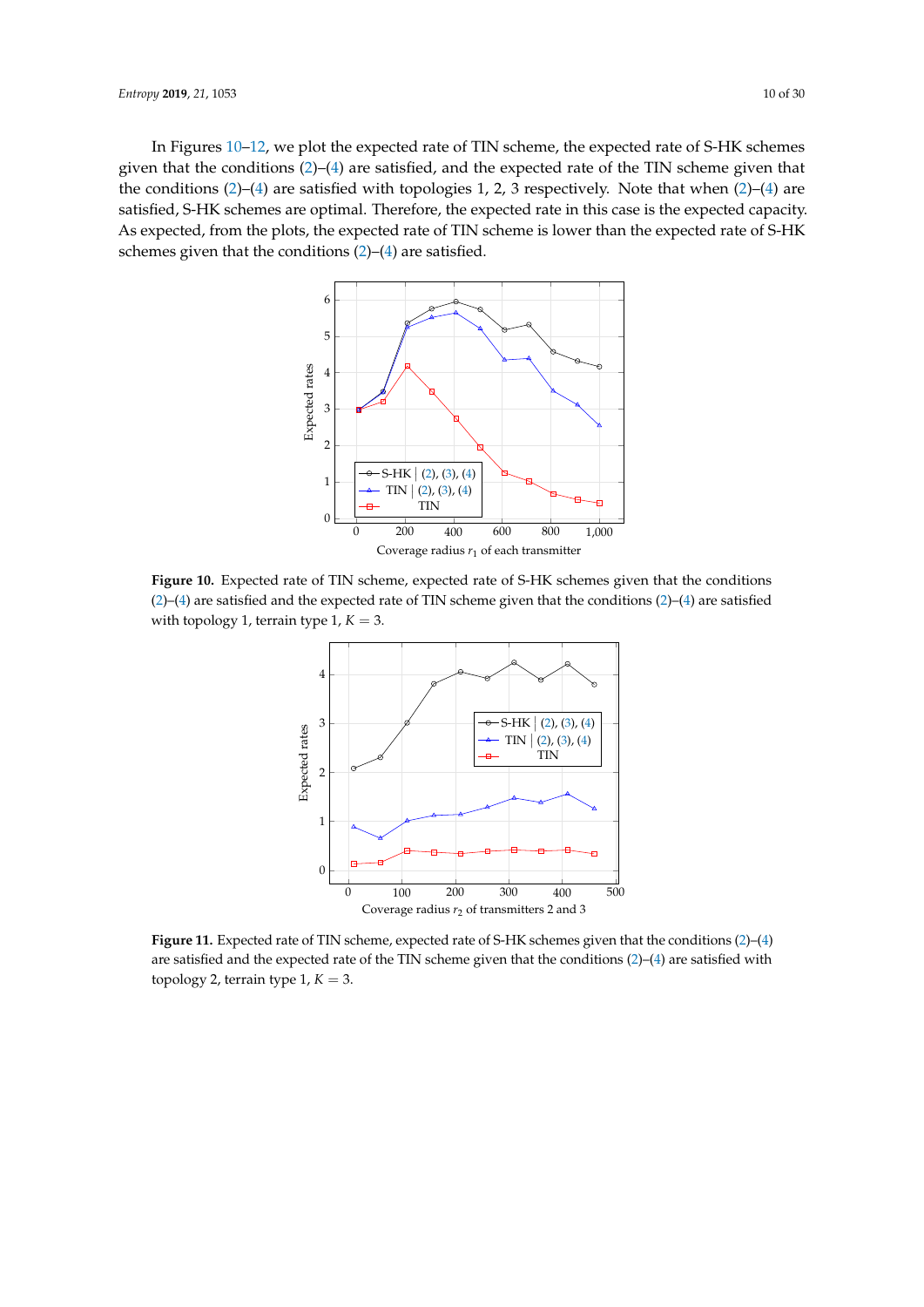<span id="page-10-0"></span>![](_page_10_Figure_1.jpeg)

**Figure 12.** Expected rate of TIN scheme, expected rate of S-HK schemes given that the conditions [\(2\)](#page-2-0)–[\(4\)](#page-2-1) are satisfied and the expected rate of the TIN scheme given that the conditions  $(2)-(4)$  $(2)-(4)$  $(2)-(4)$  are satisfied with topology 3, terrain type 1,  $K = 3$ .

In Figures [13–](#page-10-1)[15,](#page-11-0) we plot the probability that the conditions [\(2\)](#page-2-0)–[\(4\)](#page-2-1) are satisfied for (i) all S-HK schemes except TIN scheme, (ii) all S-HK schemes where atmost 1 strong interference signal is decoded at each receiver except TIN (denoted S-HK1\TIN). Figures [13–](#page-10-1)[15](#page-11-0) are plotted for topologies 1, 2, and 3, respectively. In topologies 2 and 3, decoding at most one strong interference at each receiver is the most important class of S-HK schemes as expected, since there is mainly one strongly interfering signal in these topologies.

In Figure [16,](#page-11-1) we plot the success probability of the achievability conditions [\(4\)](#page-2-1) alone and compare them with success probability of all conditions  $(2)-(4)$  $(2)-(4)$  $(2)-(4)$  for all S-HK schemes except TIN for topology 1 with  $K = 3$  and  $K = 4$ . It can be observed that the probability that achievability conditions are satisfied is much larger than the probability that all conditions are satisfied. It is worth noting that whenever the achievability conditions are satisfied, interference can be decoded and the resulting sum rate will be significantly better than the rate achieved by the TIN scheme. Therefore, even when the sum capacity conditions are not satisfied, there is significant improvement in the sum rate of S-HK schemes with interference decoding compare to the TIN scheme. As *K* increases, the probability of at least one interference signal being decodable increases as expected. Numerical results for the 2-user GIC are given in Appendix [D.](#page-20-0)

<span id="page-10-1"></span>![](_page_10_Figure_5.jpeg)

**Figure 13.** Success probability of conditions  $(2)$ – $(4)$  for topology 1, terrain type 1,  $K = 3$ .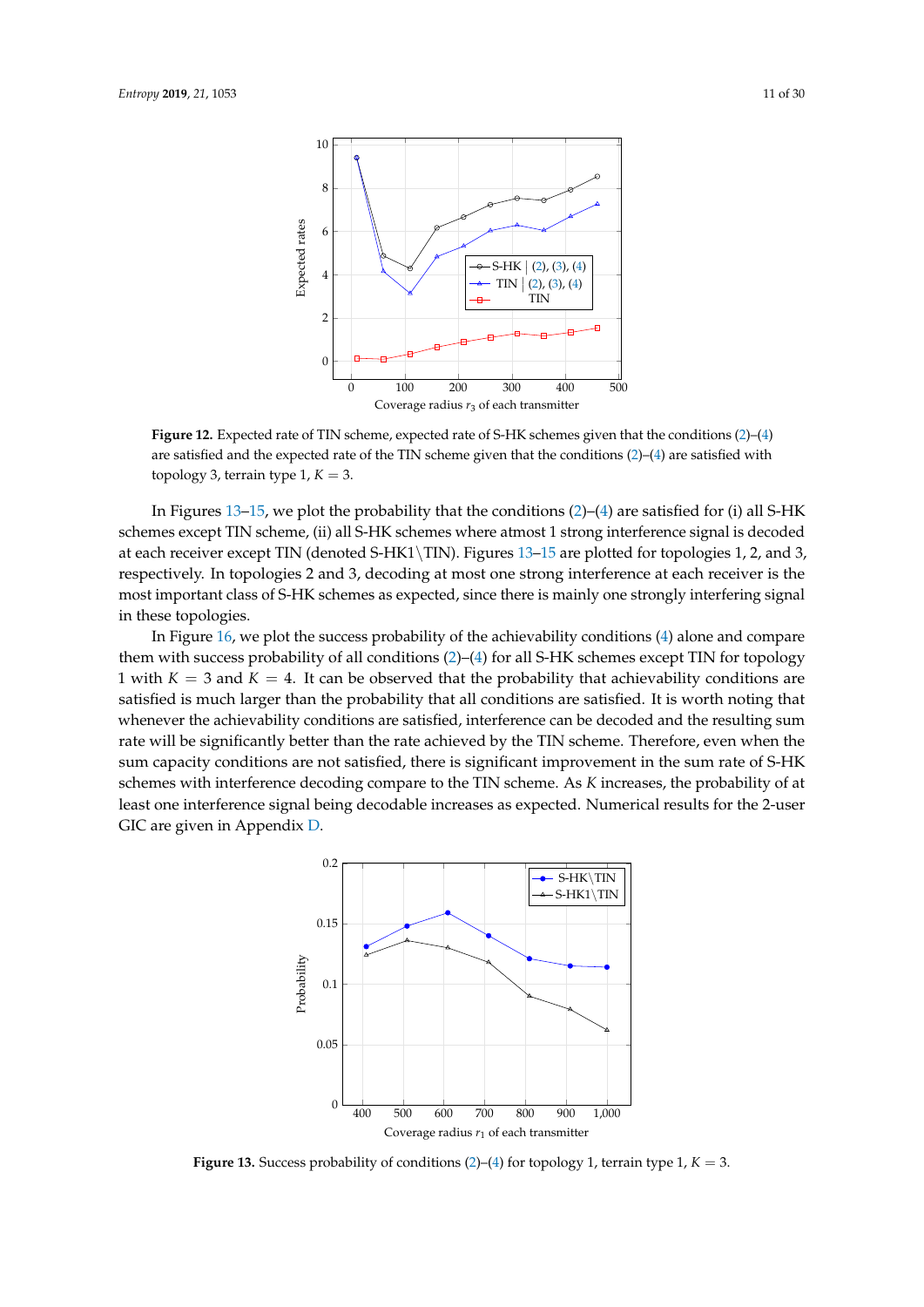![](_page_11_Figure_1.jpeg)

<span id="page-11-0"></span>**Figure 14.** Success probability of conditions [\(2\)](#page-2-0)–[\(4\)](#page-2-1) for topology 2, terrain type 1, *K* = 3.

![](_page_11_Figure_3.jpeg)

<span id="page-11-1"></span>**Figure 15.** Success probability of conditions [\(2\)](#page-2-0)–[\(4\)](#page-2-1) f[or](#page-2-1) topology 3, terrain type 1, *K* = 3.

![](_page_11_Figure_5.jpeg)

**Figure 16.** Success probability of achievability conditions [\(4\)](#page-2-1) and success probability of conditions [\(2\)](#page-2-0)–[\(4\)](#page-2-1) for all S-HK schemes except TIN with topology 1, terrain type 1,  $K = 3$  and  $K = 4$ .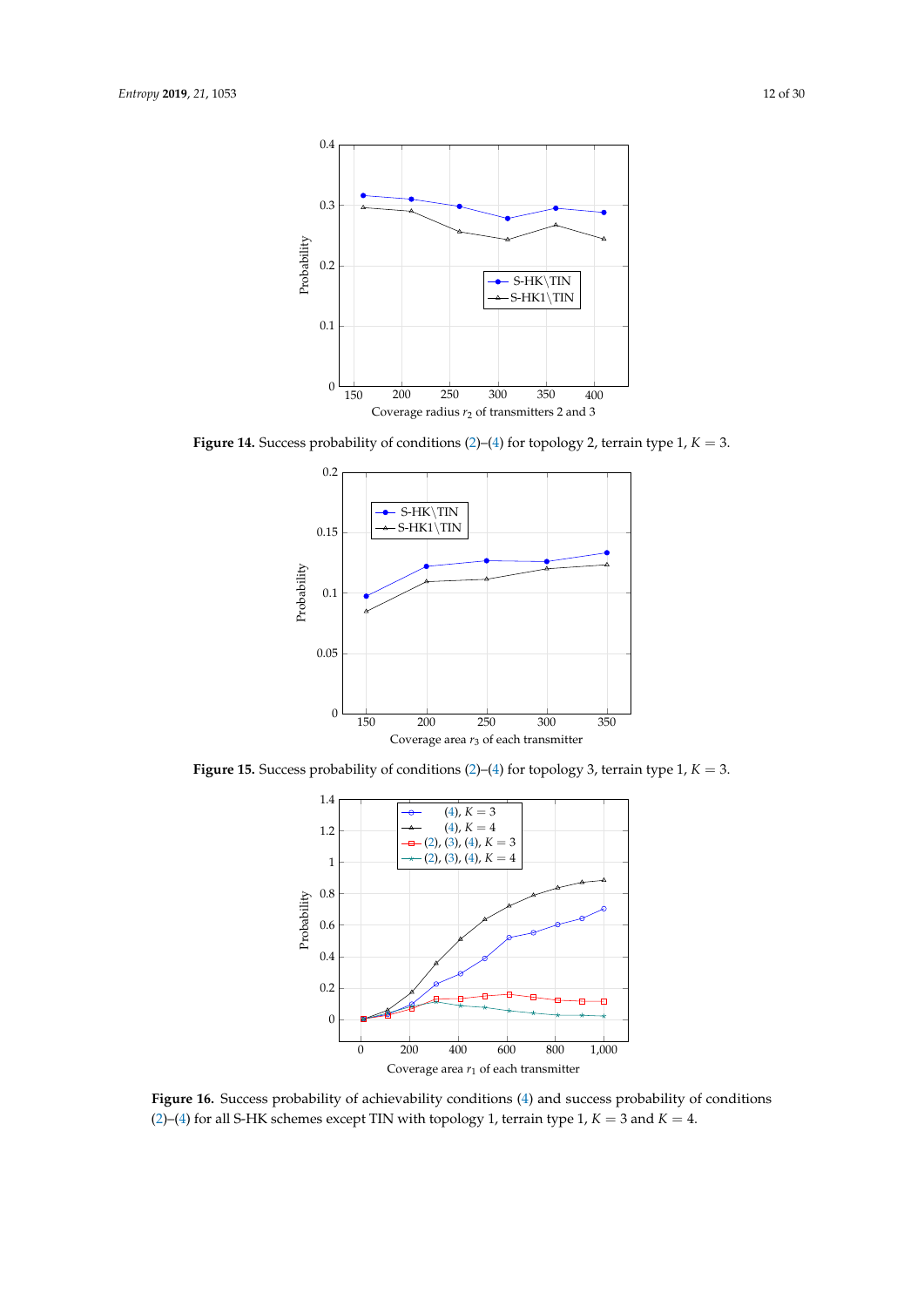## **5. Conclusions**

We obtained new sum capacity results for the general *K*-user Gaussian IC. We derived two sets of channel conditions under which S-HK schemes are sum capacity optimal for the *K* user Gaussian IC. This general result also allows us to obtain all existing sum capacity results for 2-user GICs and partially connected GICs like the cascade, many-to-one and one-to-many GICs as special cases. The first sum capacity result corresponds to the case when interference is decoded and cancelled before decoding the desired signal at each receiver. The second sum capacity result corresponds to the case when one interference signal is jointly decoded with the desired message at one of the receivers. At all other receivers, interference is decoded and cancelled before the desired message.

We also studied the probability that the channel conditions required for the sum capacity result are satisfied in random wireless networks using Monte Carlo simulations. Three different random network models were considered. The numerical results showed that S-HK schemes are optimal with significant probability in the topologies that are considered. By selecting the best S-HK scheme for each channel condition, these results can be used for dynamic interference management and sum rate maximization in wireless networks.

**Author Contributions:** All authors have contributed to the study and preparation of the article. All authors have read and approved the final manuscript.

**Funding:** This research was funded by Indian Institute of Technology, Madras.

**Conflicts of Interest:** The funders had no role in the design of the study; in the collection, analyses, or interpretation of data; in the writing of the manuscript, or in the decision to publish the results.

## <span id="page-12-0"></span>**Appendix A. Proof of Theorem 1**

(Achievability) Suppose that each receiver  $i$  decodes the interference from transmitters  $D(i)$ and then decodes the information from *i*th transmitter, while treating interference from other transmitters *I*(*i*) as noise. The multiple access channel (MAC) constraints for decoding the interference at each receiver *i* are

$$
\sum_{j \in \mathcal{J}} R_j \le \frac{1}{2} \log \left( 1 + \frac{\sum_{j \in \mathcal{J}} h_{ij}^2 P_j}{1 + P_i + Q_i} \right), \forall \mathcal{J} \subseteq D(i).
$$
\n(A1)

The sum capacity in  $(5)$  is achieved if choosing

<span id="page-12-1"></span>
$$
R_i = \frac{1}{2} \log \left( 1 + \frac{P_i}{1 + Q_i} \right), \ \forall i \in [K]
$$
 (A2)

satisfies  $(A1)$ , thereby resulting in conditions in  $(4)$ .

(Converse) Consider the genie-aided channel in Figure [A1,](#page-14-1) where each receiver  $i \in [K]$  is given the genie signal  $\mathbf{s}_i^n = \{x_i^n + \mathbf{n}_i^n, x_{j}^n, j \in D(i)\}$ , where  $\mathbf{n}_i^n \sim \mathcal{N}(\mathbf{0}, \sigma_i^2 \mathbf{I})$  and  $E[n_i z_i] = \rho_i \sigma_i$ ,  $0 < \rho_i < 1$ . For the result for TIN in Reference [\[9\]](#page-28-7), the special case of this genie-aided channel, where *D*(*i*) is empty for all *i*, was used. Now, the sum capacity can be upper bounded as

$$
nC_{sum} \leq \sum_{i=1}^{K} I(\mathbf{x}_i^n; \mathbf{y}_i^n, \mathbf{s}_i^n)
$$
  
= 
$$
\sum_{i=1}^{K} I(\mathbf{x}_i^n; \mathbf{y}_i^n, \mathbf{x}_i^n + \mathbf{n}_i^n | \mathbf{x}_j^n, j \in D(i))
$$
  
= 
$$
\sum_{i=1}^{K} [h(\mathbf{x}_i^n + \mathbf{n}_i^n) - h(\mathbf{n}_i^n)] + \sum_{i=1}^{K} h(\mathbf{y}_i^n | \mathbf{x}_i^n + \mathbf{n}_i^n, \mathbf{x}_j^n, j \in D(i)) - \sum_{i=1}^{K} \left[ h\left(\sum_{j \in I(i)} h_{ij} \mathbf{x}_j^n + \mathbf{u}_i^n\right) \right]
$$
(A3)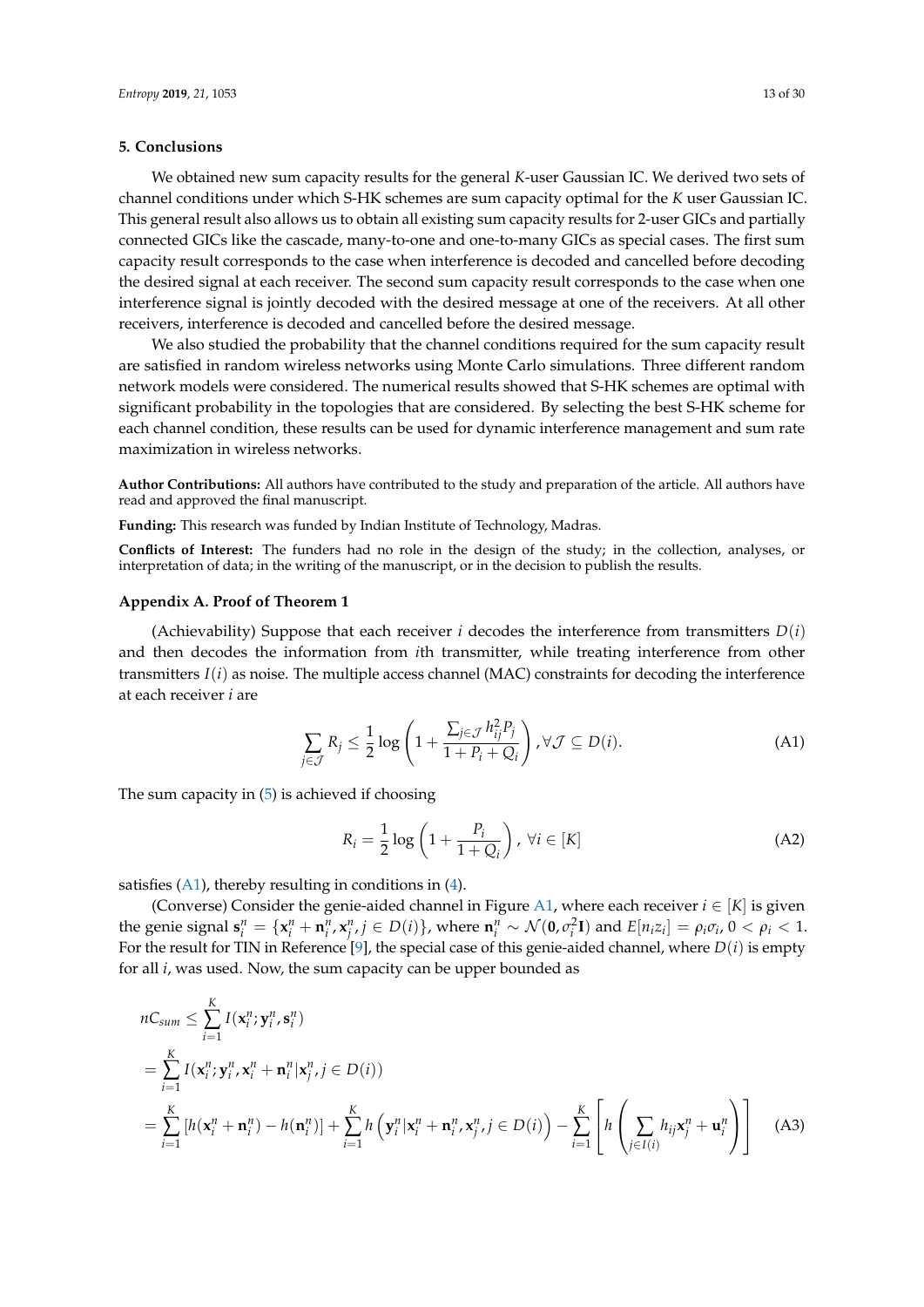where  $u_i^n \sim \mathcal{N}(\mathbf{0}, (1 - \rho_i^2)\mathbf{I})$ ,  $\forall i \in [K]$ . Assuming

<span id="page-13-1"></span>
$$
1 - \rho_i^2 = \phi_i + \sum_{j \in I(i)} h_{ij}^2 \sigma_j^2, \forall i \in [K]
$$
\n(A4)

where  $\phi_i \geq 0$ , we can write

$$
cov(\mathbf{u}_i^n) = cov(\sqrt{\phi_i}\mathbf{n}_0^n + \sum_{j \in I(i)} h_{ij}\mathbf{n}_j^n),
$$

where  $\mathbf{n}_0^n \sim \mathcal{N}(\mathbf{0}, \mathbf{I})$  and is independent of  $\mathbf{n}_i^n, \forall i \in [K]$ . Now, we have

$$
\exp\left[\frac{2}{n}h\left(\sum_{j\in I(i)}h_{ij}\mathbf{x}_{j}^{n}+\mathbf{u}_{i}^{n}\right)\right]=\exp\left[\frac{2}{n}h\left(\sqrt{\phi_{i}}\mathbf{n}_{0}^{n}+\sum_{j\in I(i)}(h_{ij}\mathbf{x}_{j}^{n}+h_{ij}\mathbf{n}_{j}^{n})\right)\right]
$$

$$
\geq \exp\left[\frac{2}{n}h\left(\sqrt{\phi_{i}}\mathbf{n}_{0}^{n}\right)\right]+\sum_{j\in I(i)}\exp\left[\frac{2}{n}h\left(h_{ij}\mathbf{x}_{j}^{n}+h_{ij}\mathbf{n}_{j}^{n}\right)\right]
$$

$$
=2\pi e\phi_{i}+\sum_{j\in I(i)}h_{ij}^{2}\exp\left[\frac{2}{n}h(\mathbf{x}_{j}^{n}+\mathbf{n}_{j}^{n})\right],
$$
(A5)

where (a) follows from entropy-power inequality (EPI) [\[19\]](#page-28-17). Therefore, we have

$$
\sum_{i=1}^K \left[ h(\mathbf{x}_i^n + \mathbf{n}_i^n) - h\left(\sum_{j \in I(i)} h_{ij} \mathbf{x}_j^n + \mathbf{u}_i^n\right) \right] \leq \frac{n}{2} \sum_{i=1}^K \left[ t_i - \log\left(2\pi e\phi_i + \sum_{j \in I(i)} h_{ij}^2 e^{t_j}\right) \right]
$$
  

$$
\triangleq \frac{n}{2} f(\mathbf{t}).
$$

where  $t_i \triangleq \frac{2}{n}h(\mathbf{x}_i^n + \mathbf{n}_i^n)$ ,  $\forall i \in [K]$  and **t** is the vector of all  $t_i$ 's. From the power constraints, we have  $t_i \leq \log \left[2\pi e(P_i + \sigma_i^2)\right]$ ,  $i \in [K]$ . Under these constraints on  $t_i$ , it can be shown as in Reference [\[9\]](#page-28-7) that  $f(\mathbf{t})$  is maximized at  $t_k = \log \left[2\pi e(P_k + \sigma_k^2)\right]$  provided  $\frac{\partial f}{\partial t_k}$  at  $t_i = \log \left[2\pi e(P_i + \sigma_i^2)\right]$ ,  $\forall i \in [K]$  are greater than equal to 0. Thus, we have the conditions

$$
\sum_{i:k\in I(i)}\left[\frac{h_{ik}^2}{1+Q_i-\rho_i^2}\right] \le \frac{1}{P_k+\sigma_k^2}, \ \forall k\in[K].\tag{A6}
$$

Therefore, we now have

$$
C_{sum} \leq \sum_{i=1}^{K} I(x_{iG}; y_{iG}, s_{iG})
$$
  
= 
$$
\sum_{i=1}^{K} I(x_{iG}; y_{iG}, x_{jG}, j \in D(i)) + \sum_{i=1}^{K} I(x_{iG}; x_{iG} + n_{iG} | y_{iG}, x_{jG}, j \in D(i))
$$
  
= 
$$
\sum_{i=1}^{K} \sum_{i=1}^{K} I(x_{iG}; y_{iG}, x_{jG}, j \in D(i))
$$
  
= 
$$
\sum_{i=1}^{K} \frac{1}{2} \log \left[ 1 + \frac{P_i}{1 + Q_i} \right]
$$

where (b) is true if  $I(x_{iG}; x_{iG}+n_i|y_{iG}, x_{jG}, j \in D(i)) = 0$ ,  $\forall i$ . From Reference [\[3\]](#page-28-3) (Lemma 8),  $I(x_{iG}; x_{iG}+n_i|y_{iG}, x_{iG}, j \in D(i))$ *n*<sub>*iG*</sub> $|y_{iG}$ *, x*<sub>*jG*</sub>*,j* ∈ *D*(*i*)) = 0 iff

<span id="page-13-0"></span>
$$
\rho_i \sigma_i = 1 + Q_i, \forall i \in [K]. \tag{A7}
$$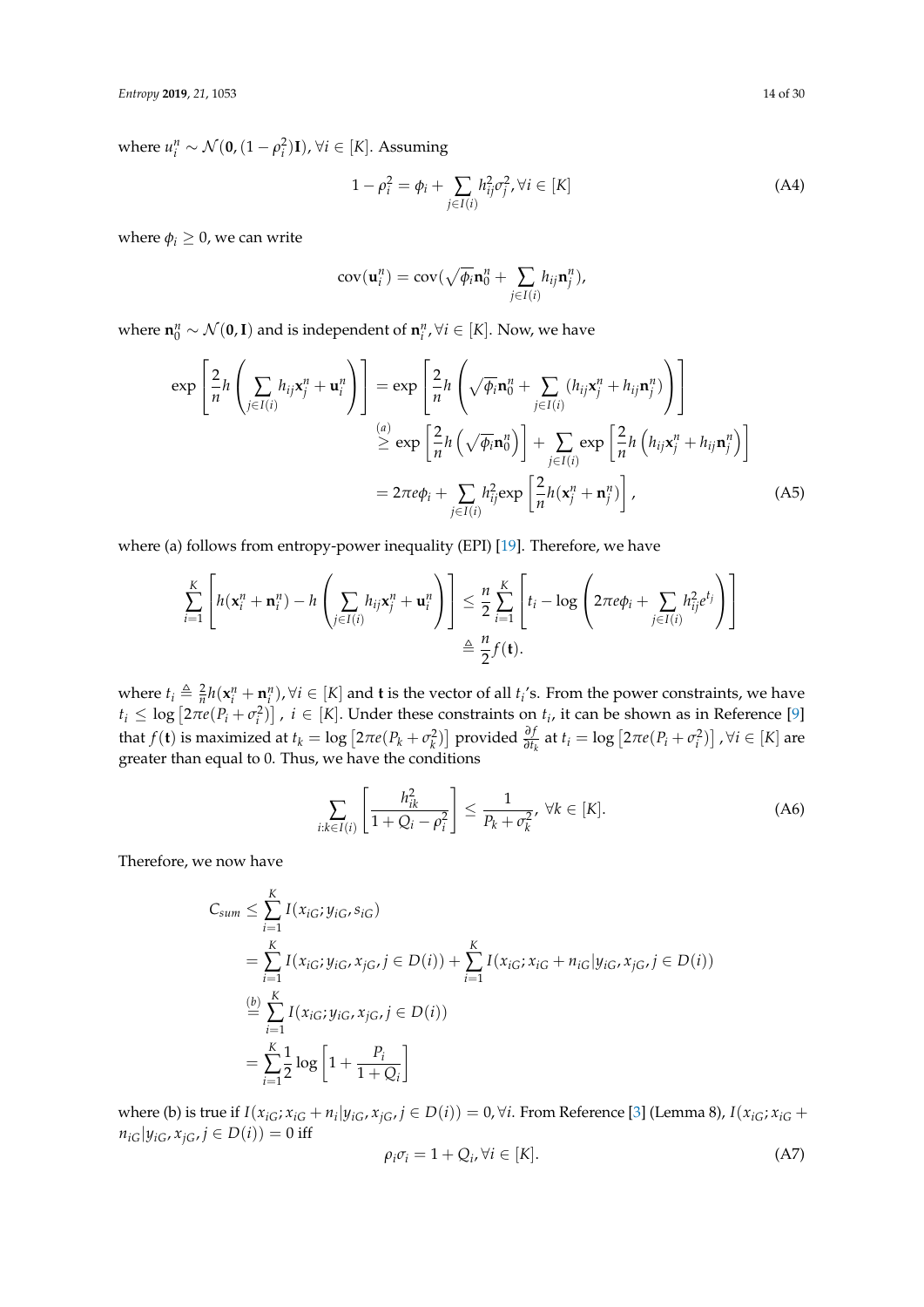Also,  $\phi_i \geq 0$ ,  $\forall i \in [K]$  which implies

<span id="page-14-2"></span>
$$
\sum_{j \in I(i)} \frac{h_{ij}^2 (1 + Q_j)^2}{\rho_j^2} \le 1 - \rho_i^2,\tag{A8}
$$

<span id="page-14-1"></span>Using the conditions  $(A7)$ ,  $(A8)$  and  $(A4)$ , we get the conditions [\(2\)](#page-2-0) and [\(3\)](#page-2-3) for the converse.

![](_page_14_Figure_4.jpeg)

**Figure A1.** Genie aided channel for proving Theorem [1.](#page-2-2)

#### <span id="page-14-0"></span>**Appendix B. Proof of Theorem 3**

<span id="page-14-3"></span>First, we consider the modified channel in Figure [A2](#page-14-3) with no interference at receiver *k*. The sum capacity of the original channel is upper bounded by the sum capacity of the modified channel.

![](_page_14_Figure_8.jpeg)

**Figure A2.** Modified channel.

Then, we derive a genie-aided upper bound for the modified channel in Figure [A3](#page-17-1) using the genie signals  $\mathbf{s}_i^n$  at receiver *i* for each  $i \in [K]$  as follows:

$$
\mathbf{s}_i^n = \{ \mathbf{x}_i^n + \mathbf{n}_i^n, \mathbf{x}_j^n, j \in \bar{G}(i) \}, \ \forall i \in [K] \setminus \{ m, k \}
$$
  
\n
$$
\mathbf{s}_m^n = \{ \mathbf{x}_j^n, j \in \bar{G}(m) \setminus k \}
$$
  
\n
$$
\mathbf{s}_k^n = h_{mk} \mathbf{x}_k^n + \sum_{j \in G(m)} h_{mj} \mathbf{x}_j^n + \mathbf{n}_k^n
$$

where  $\bar{G}(i) = [K] \setminus \{i, \{G(i)\}\}\$ ,  $n_i \sim \mathcal{N}(0, \sigma_i^2)$ ,  $E[n_i z_i] = \rho_i \sigma_i$  and  $0 < \rho_i < 1$ , for each  $i \in [K] \setminus \{m\}$ and  $\sigma_k = 1$ . This choice of genie can be shown to be useful and smart under conditions [\(7\)](#page-3-1)–[\(10\)](#page-3-2) to obtain the upper bound in the theorem statement. This proof generalizes the proof for the many-to-one GIC in Reference [\[13\]](#page-28-9) (Theorem 4) to the general *K* user GIC. Assume

<span id="page-14-4"></span>
$$
1 - \rho_i^2 = \phi_i + \sum_{j \in G(i)} h_{ij}^2 \sigma_j^2, i \in [K] \setminus \{m, k\},\tag{A9}
$$

<span id="page-14-5"></span>
$$
1 - \rho_k^2 = \phi_k + \sum_{j \in G(m)} h_{mj}^2 \sigma_j^2,
$$
 (A10)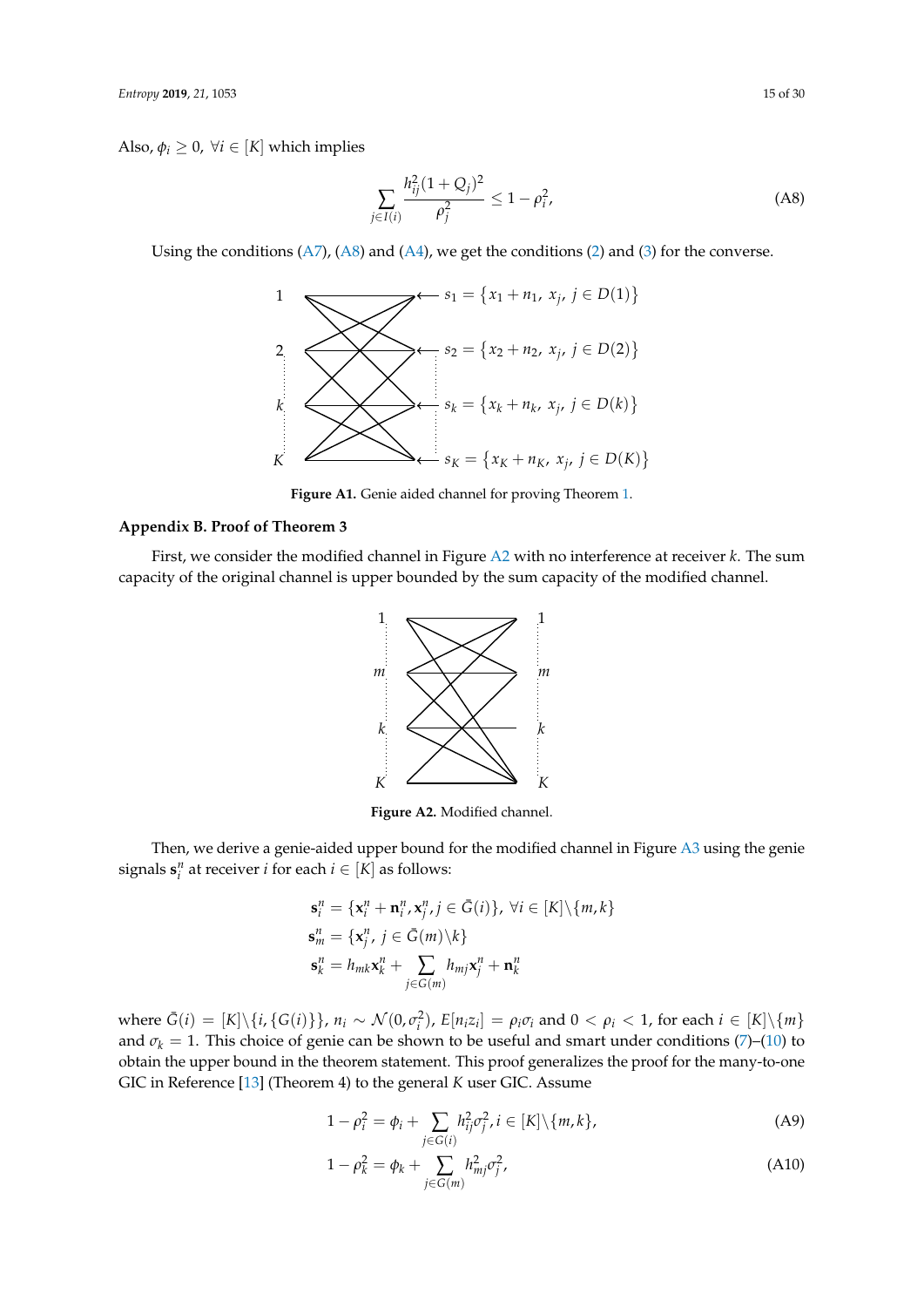where  $\phi_i \geq 0$  and assume  $h_{ij}^2 \leq 1$ ,  $\forall i \in G(i)$ ,  $i \in [K]$ . Now, we have

$$
nC_{sum} \leq \sum_{i=1}^{K} I(\mathbf{x}_i^n; \mathbf{y}_i^n, \mathbf{s}_i^n)
$$
  
\n
$$
= I(\mathbf{x}_m^n; \mathbf{y}_m^n | \mathbf{s}_m^n) + I(\mathbf{x}_k^n; \mathbf{y}_k^n, \mathbf{s}_k^n) + \sum_{\substack{i=1\\i \neq \{m,k\}}}^{K} I(\mathbf{x}_i^n; \mathbf{y}_i^n, \mathbf{s}_i^n)
$$
  
\n
$$
= h(\mathbf{y}_m^n | \mathbf{s}_m^n) - h(\mathbf{y}_m^n | \mathbf{s}_m^n, \mathbf{x}_m^n) + h(\mathbf{s}_k^n) + h(\mathbf{y}_k^n | \mathbf{s}_k^n) - h(\mathbf{z}_k^n) - h(\mathbf{s}_k^n | \mathbf{y}_k^n, \mathbf{x}_k^n)
$$
  
\n
$$
+ \sum_{\substack{i=1\\i \neq \{m,k\}}}^{K} I(\mathbf{x}_i^n; \mathbf{y}_i^n, \mathbf{s}_i^n)
$$
  
\n
$$
\stackrel{(a)}{=} h(\mathbf{y}_m^n | \mathbf{s}_m^n) + h(\mathbf{y}_k^n | \mathbf{s}_k^n) - h(\mathbf{z}_k^n) - h(\mathbf{z}_k^n) - h(\mathbf{y}_k^n | \mathbf{s}_j^n) + \mathbf{u}_k^n
$$
  
\n
$$
+ \sum_{\substack{i=1\\i \neq \{m,k\}}}^{K} [h(\mathbf{x}_i^n + \mathbf{n}_i^n)] + \sum_{\substack{i=1\\i \neq \{m,k\}}}^{K} \left[ h(\mathbf{y}_i^n | \mathbf{s}_i^n) - h(\mathbf{n}_i^n) - h(\mathbf{y}_k^n) \mathbf{x}_j^n + \mathbf{u}_k^n \right]
$$

where (a) follows because  $h(\mathbf{s}_k^n)=h(\mathbf{y}_m^n|\mathbf{s}_m^n,\mathbf{x}_m^n)$ ,  $\mathbf{u}_i^n\sim\mathcal{N}(\mathbf{0},(1-\rho_i^2)\mathbf{I})$  ,  $\forall i\in[K]\setminus\{m\}.$  Also note that from  $(A9)$  and  $(A10)$ , we have

<span id="page-15-0"></span>
$$
cov(\mathbf{u}_i^n) = cov(\sqrt{\phi_i} \mathbf{n}_0^n + \sum_{j \in G(i)} h_{ij} \mathbf{n}_j^n) \forall i \in [K] \setminus \{m, k\},
$$

$$
cov(\mathbf{u}_k^n) = cov(\sqrt{\phi_k} \mathbf{n}_0^n + \sum_{j \in G(m)} h_{mj} \mathbf{n}_j^n),
$$

where  $\mathbf{n}_0^n \sim \mathcal{N}(\mathbf{0}, \mathbf{I})$  and  $\mathbf{n}_0^n$  is independent of  $\mathbf{n}_i^n$ ,  $i \in [K] \setminus \{m\}$ . From EPI, we have

$$
\exp\left[\frac{2}{n}h\left(\sum_{j\in G(i)} h_{ij}\mathbf{x}_{j}^{n} + \mathbf{u}_{i}^{n}\right)\right] = \exp\left[\frac{2}{n}h\left(\sqrt{\phi_{i}}\mathbf{n}_{0}^{n} + \sum_{j\in G(i)} (h_{ij}\mathbf{x}_{j}^{n} + h_{ij}\mathbf{n}_{j}^{n})\right)\right]
$$
\n
$$
\geq \exp\left[\frac{2}{n}h\left(\sqrt{\phi_{i}}\mathbf{n}_{0}^{n}\right)\right] + \sum_{j\in G(i)} \exp\left[\frac{2}{n}h\left(h_{ij}\mathbf{x}_{j}^{n} + h_{ij}\mathbf{n}_{j}^{n}\right)\right]
$$
\n
$$
= 2\pi e\phi_{i} + \sum_{j\in G(i)} \exp\left[\frac{2}{n}h(\mathbf{x}_{j}^{n} + \mathbf{n}_{j}^{n})\right] \exp\left[\frac{2}{n}\log(h_{ij}^{n})\right]
$$
\n
$$
= 2\pi e\phi_{i} + \sum_{j\in G(i)} h_{ij}^{2} \exp\left[\frac{2}{n}h(\mathbf{x}_{j}^{n} + \mathbf{n}_{j}^{n})\right]
$$
\n(A11)

Considering the terms that are not directly maximized by Gaussian inputs, we get

$$
\sum_{\substack{i=1 \ i \neq m,k}}^{K} \left[ h(\mathbf{x}_i^n + \mathbf{n}_i^n) - h\left(\sum_{j \in G(i)} h_{ij} \mathbf{x}_j^n + \mathbf{u}_i^n\right) \right] - h\left(\sum_{j \in G(m)} h_{mj} \mathbf{x}_j^n + \mathbf{u}_k^n\right)
$$
\n
$$
\leq \frac{n}{2} \sum_{\substack{i=1 \ i \neq m,k}}^{K} \left[ t_i - \log \left(2\pi e \phi_i + \sum_{j \in G(i)} h_{ij}^2 e^{t_j} \right) \right] - \frac{n}{2} \log \left(2\pi e \phi_k + \sum_{j \in G(m)} h_{mj}^2 e^{t_j} \right)
$$
\n
$$
\triangleq \frac{n}{2} f(\mathbf{t}),
$$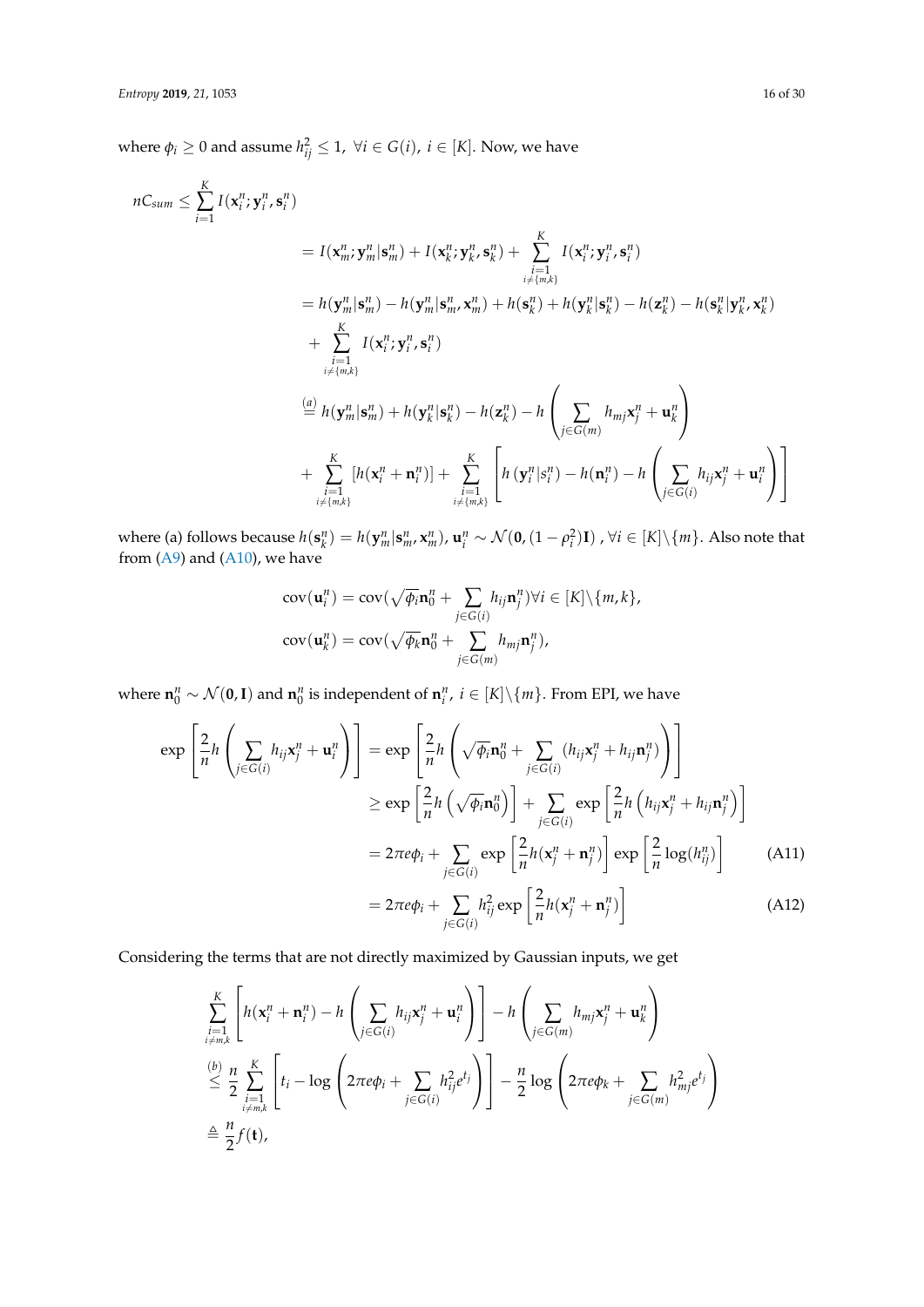where (b) follows from [\(A12\)](#page-15-0) and  $t_i \triangleq \frac{2}{n}h(\mathbf{x}_i^n + \mathbf{n}_i^n)$ ,  $i \in [K]$ . From the power constraints, we have

$$
t_i \leq \log \left[2\pi e(P_i + \sigma_i^2)\right], i = 1, \cdots, K.
$$

Since  $m, k \notin G(i)$ ,  $\forall i \in [K] \setminus \{k\}$ , terms  $t_m$ ,  $t_k$  do not appear in  $f(t)$  and we consider the optimization problem  $max$   $f(f)$ 

<span id="page-16-0"></span>
$$
\begin{aligned}\n\text{max} \quad & f(t) \\
\text{s.t} \quad & t_i \leq \log \left[ 2\pi e(P_i + \sigma_i^2) \right], \\
& \forall i \in [K] \setminus \{m, k\}.\n\end{aligned}
$$

The Lagrangian for the above optimization problem is

$$
L = f(\mathbf{t}) - \sum_{i \neq m,k} \mu_i [t_i - \log \left[ 2\pi e (P_i + \sigma_i^2) \right]],
$$

where  $\mu_i \geq 0$ ,  $\forall i \in [K]$ . At optimal  $t_r$ ,  $\frac{\partial L}{\partial t_r} = 0$ . We want optimal  $t_r = \frac{1}{2} \log \left[ 2 \pi e (P_r + \sigma_r^2) \right]$  for Gaussian inputs to be optimal for the genie-aided channel. From KKT conditions,  $\frac{\partial f}{\partial t_r} \geq 0$  at  $t_r =$  $\log [2\pi e(P_r + \sigma_r^2)]$  ,  $\forall r \in [K] \backslash \{m, k\}$  (since  $\mu_r \ge 0$ ). Thus, we have

$$
\frac{1}{P_r+\sigma_r^2} \geq \sum_{\substack{i:r\in G(i)\\i\neq \{m,k\}}}\left[\frac{h_{ir}^2}{1+Q_i-\rho_i^2}\right]+\delta_r\left[\frac{h_{mr}^2}{1+Q_m-\rho_k^2}\right], \forall r\in [K]\setminus\{m,k\},\
$$

where  $Q_i$ ,  $\delta_r$  are defined as in the theorem statement. Therefore, we now have

$$
C_{sum} \leq \sum_{i=1}^{K} I(x_{iG}; y_{iG}, s_{iG})
$$
  
=  $I(x_{mG}; y_{mG}|s_{mG}) + I(x_{kG}; y_{kG}, s_{kG}) + \sum_{\substack{i=1 \ i \neq \{m,k\}}}^{K} I(x_{iG}; y_{iG}, s_{iG})$   

$$
\stackrel{(c)}{=} I(x_{mG}; y_{mG}|s_{mG}) + I(x_{kG}; s_{kG}) + \sum_{\substack{i=1 \ i \neq \{m,k\}}}^{K} I(x_{iG}; y_{iG}|x_{jG}, j \in \bar{G}(i))
$$
  

$$
\stackrel{(d)}{=} I(x_{mG}, x_{kG}; y_{mG}|s_{mG}) + \sum_{\substack{i=1 \ i \neq \{m,k\}}}^{K} I(x_{iG}; y_{iG}|x_{jG}, j \in \bar{G}(i)),
$$

(c) is valid when  $I(x_{iG}; x_{iG} + n_i | y_{iG}, x_{iG}, j \in \bar{G}(i)) = 0$ ,  $\forall i \in [K] \setminus \{m, k\}$  and  $I(x_{kG};y_{kG}|s_{kG}) = 0$ . From Reference [\[3\]](#page-28-3) (Lemma 8),  $I(x_{iG};x_{iG}+n_i|y_{iG},x_{jG},j \in \bar{G}(i)) =$ *I*  $\sqrt{ }$  $x_{iG}$ ;  $x_{iG} + n_i$  $(x_{iG} + \sum_{j \in I(i)} h_{ij}x_{jG} + z_i)$  $\setminus$  $= 0$ ,  $\forall i \in [K] \setminus \{m, k\}$  and  $I(x_{kG}; y_{kG}|s_{kG}) =$ *I*  $\sqrt{2}$  $\left| x_{kG}; x_{kG} + z_k \right|$  $\frac{x_{kG} + \sum\limits_{j \in I(m)} h_{mj}x_{jG} + n_k}{h_{mk}}$  ) = 0 iff

<span id="page-16-1"></span>
$$
\rho_i \sigma_i = 1 + Q_i, \forall i \in [K] \setminus \{m, k\},\tag{A13}
$$

$$
\rho_k h_{mk} = 1 + Q_m. \tag{A14}
$$

(d) is valid since genie  $s_k$  is chosen such that  $h(s_k) = h(y_m|s_m, x_m)$  which implies  $I(x_{kG}; s_{kG}) =$  $I(x_{kG}; y_{mG}|s_{mG}, x_{mG}).$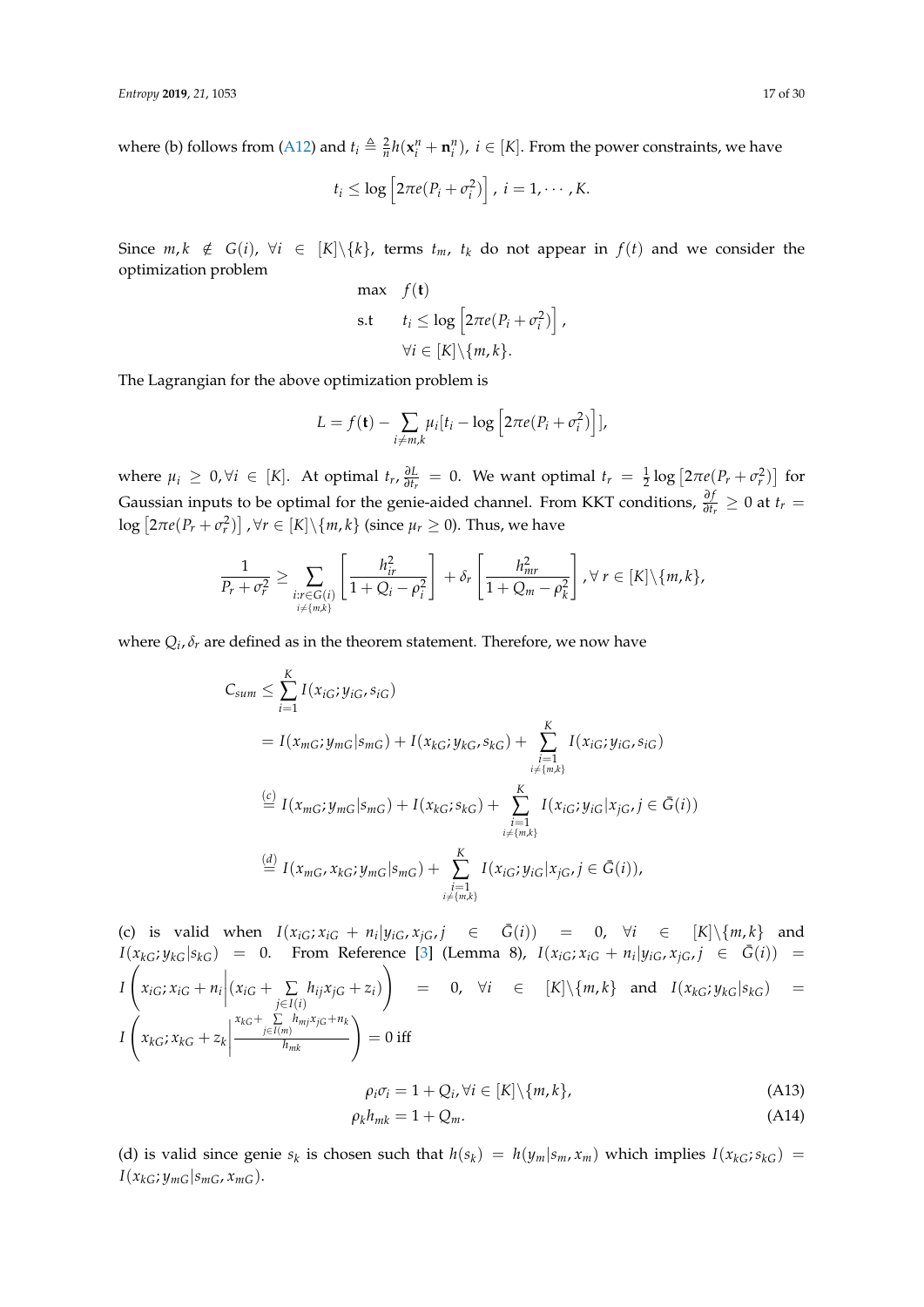<span id="page-17-1"></span>Using  $\phi_i \geq 0$  and [\(A13\)](#page-16-0) and [\(A14\)](#page-16-1), we get conditions [\(7\)](#page-3-1)–[\(10\)](#page-3-2) for the upper bound on  $C_{sum}$  to be valid.

![](_page_17_Figure_2.jpeg)

**Figure A3.** Genie aided channel for proving Theorem [3.](#page-3-4)

#### <span id="page-17-0"></span>**Appendix C. Examples**

In this section, we will give some examples of finding the two sets of channel conditions under which sum capacity is achieved by a S-HK scheme using Theorems [1–](#page-2-2)[3.](#page-3-4)

**Example A1.** *In this example, using Theorem [1,](#page-2-2) we will find the first set of channel conditions under which sum capacity is achieved by a S-HK scheme. Consider a 3-user GIC with S-HK scheme given by*  $I(1) = \{2\}$ ,  $I(2) = \{3\}$  $I(2) = \{3\}$  $I(2) = \{3\}$ ,  $I(3) = \{\}$  $I(3) = \{\}$  $I(3) = \{\}$ . Inequalities (2) and (3) gives the same set of conditions given by

$$
h_{12}^2(1 + h_{23}^2 P_3) \le \rho_2^2(1 - \rho_1^2) \tag{A15}
$$

<span id="page-17-2"></span>
$$
h_{23}^2 \le (1 - \rho_2^2) \tag{A16}
$$

*for some*  $\rho_2$ ,  $\rho_1 \in (0,1)$ *. In inequality* [\(4\)](#page-2-1), *for*  $i = 1$ ,  $\mathcal{J} = \{3\}$ *; for*  $i = 2$ ,  $\mathcal{J} = \{1\}$ *; and for*  $i = 3$ ,  $\mathcal{J}$  *can be* {1}*,* {2} *and* {1, 2}*. Therefore, [\(4\)](#page-2-1) gives the set of conditions*

$$
1 + P_1 + h_{12}^2 P_2 \le h_{13}^2 \tag{A17}
$$

$$
1 + P_2 + h_{23}^2 P_3 \le h_{21}^2 (1 + h_{12}^2 P_2)
$$
\n(A18)

$$
(1 + P_3) \le h_{31}^2 (1 + h_{12}^2 P_2) \tag{A19}
$$

<span id="page-17-3"></span>
$$
(1 + P_3) \le h_{32}^2 (1 + h_{23}^2 P_3)
$$
 (A20)

$$
(1 + \frac{P_1}{1 + Q_1})(1 + \frac{P_2}{1 + Q_2}) \le \left(1 + \frac{h_{31}^2 P_1 + h_{32}^2 P_2}{1 + P_3}\right)
$$
(A21)

 $\omega$ here  $Q_1 = h_{12}^2 P_2$ ,  $Q_2 = h_{23}^2 P_3$ ,  $Q_3 = 0$ . Under conditions [\(A15\)](#page-17-2)–[\(A21\)](#page-17-3), sum capacity is achieved by S-HK *scheme with*  $I(1) = \{2\}$ ,  $I(2) = \{3\}$ ,  $I(3) = \{\}$  and the sum capacity is given by

$$
C_{sum} = \sum_{i=1}^{3} \frac{1}{2} \log \left[ 1 + \frac{P_i}{1 + Q_i} \right].
$$

**Example A2.** *In this example, we will find achievable sum rates in [\(6\)](#page-3-0) for a S-HK scheme. Consider a 3-user GIC with S-HK scheme given by*  $I(1) = \{\}$ ,  $I(2) = \{1, 3\}$ ,  $I(3) = \{2\}$  *which implies*  $D(1) = \{2, 3\}$ ,  $D(2) = \{\}, D(3) = \{1\}.$  *From Theorem [2,](#page-3-3) l can be 1,2,3 and*  $\mathcal{J}_1 \subseteq \{1, 2, 3\}, i.e., \mathcal{J}_1$  *can be {}, {1}, {2}, {3}, {*1,2},{1,3},{2,3}, {1,2,3}.  $\mathcal{J}_2$  ⊆ {2},  $\mathcal{J}_3$  ⊆ {1,3}. For *l* = 1,2,3, the possible sets of  $\mathcal{J}_1$ ,  $\mathcal{J}_2$ ,  $\mathcal{J}_3$  such that  $\bigcup \mathcal{J}_i = \mathcal{S}_l$  are given in Table [A1.](#page-18-0) *i*∈[*K*]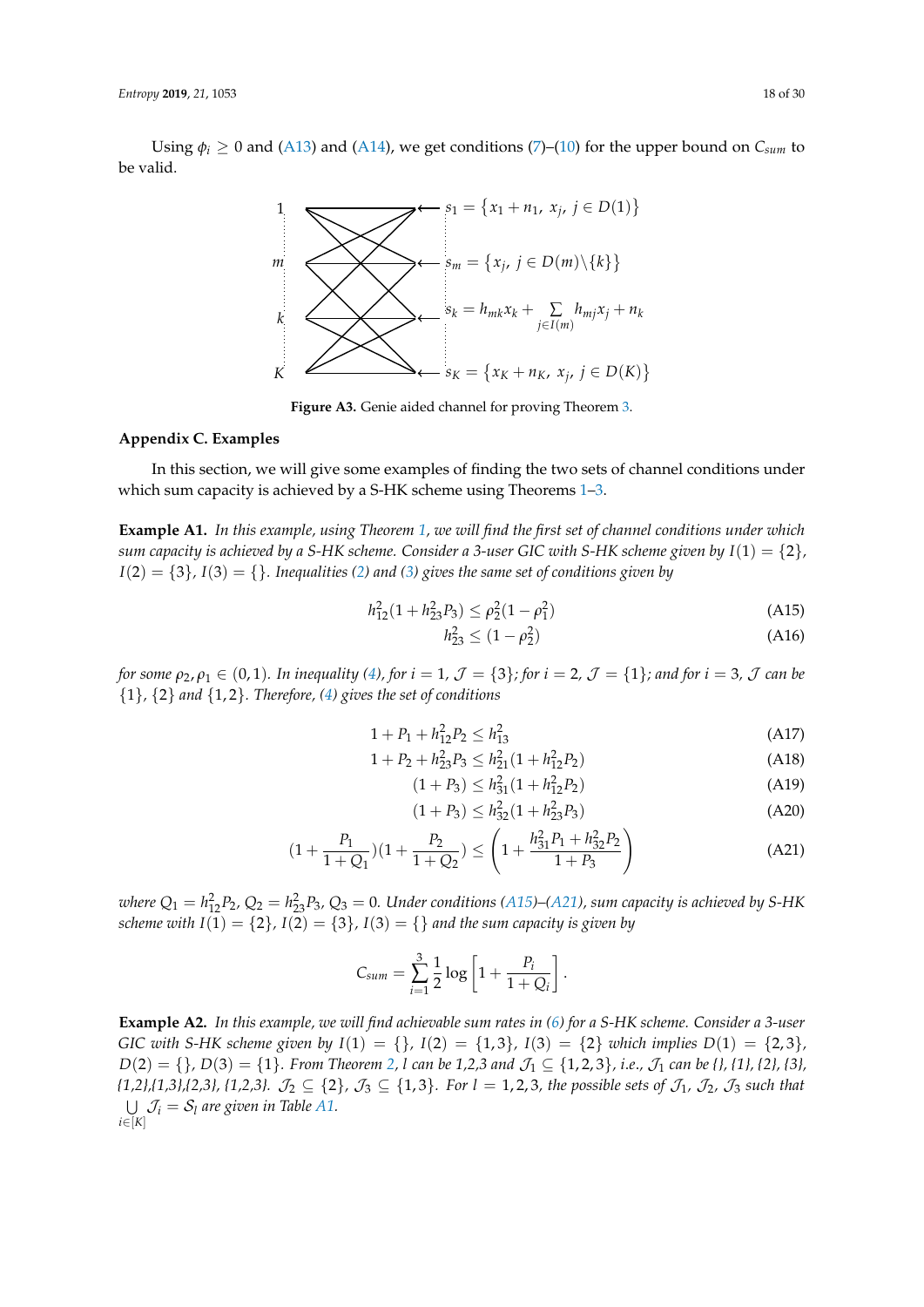<span id="page-18-0"></span>**Table A1.** Set of  $\mathcal{J}_i$  such that  $\bigcup_{i \in [K]} \mathcal{J}_i = \mathcal{S}_l$  for S-HK with *I*(1) = {}, *I*(2) = {1, 3}, *I*(3) = {2}.

| ı     | $\mathcal{J}_1$ | $\mathcal{J}_2$ | $\mathcal{J}_3$ |
|-------|-----------------|-----------------|-----------------|
| $l=1$ | $\{\}$          | ${2}$           | ${1,3}$         |
|       | ${1}$           | ${2}$           | ${3}$           |
|       | ${2}$           | $\{\}$          | ${1,3}$         |
|       | ${3}$           | ${2}$           | ${1}$           |
|       | ${1,2}$         | {}              | ${3}$           |
|       | ${1,3}$         | ${2}$           | {}              |
|       | $\{2,3\}$       | {}              | ${1}$           |
|       | ${1, 2, 3}$     | {}              | $\{\}$          |
| $l=2$ | ${1,2,3}$       | ${2}$           | ${1,3}$         |

*Achievable sum rates are given by*

$$
S \leq \frac{1}{2} \log \left[ 1 + \frac{P_2}{1 + Q_2} \right] + \frac{1}{2} \log \left[ 1 + \frac{h_{31}^2 P_1 + P_3}{1 + Q_3} \right]
$$
  
\n
$$
S \leq \frac{1}{2} \log(1 + P_1) + \frac{1}{2} \log \left[ 1 + \frac{P_2}{1 + Q_2} \right] + \frac{1}{2} \log \left[ 1 + \frac{P_3}{1 + Q_3} \right]
$$
  
\n
$$
S \leq \frac{1}{2} \log(1 + h_{12}^2 P_2) + \frac{1}{2} \log \left[ 1 + \frac{h_{31}^2 P_1 + P_3}{1 + Q_3} \right]
$$
  
\n
$$
S \leq \frac{1}{2} \log(1 + h_{13}^2 P_3) + \frac{1}{2} \log \left[ 1 + \frac{P_2}{1 + Q_2} \right] + \frac{1}{2} \log \left[ 1 + \frac{h_{31}^2 P_1}{1 + Q_3} \right]
$$
  
\n
$$
S \leq \frac{1}{2} \log(1 + P_1 + h_{12}^2 P_2) + \frac{1}{2} \log \left[ 1 + \frac{P_3}{1 + Q_3} \right]
$$
  
\n
$$
S \leq \frac{1}{2} \log(1 + P_1 + h_{13}^2 P_3) + \frac{1}{2} \log \left[ 1 + \frac{P_2}{1 + Q_2} \right]
$$
  
\n
$$
S \leq \frac{1}{2} \log(1 + h_{12}^2 P_2 + h_{13}^2 P_3) + \frac{1}{2} \log \left[ 1 + \frac{h_{31}^2 P_1}{1 + Q_3} \right]
$$
  
\n
$$
S \leq \frac{1}{2} \log(1 + P_1 + h_{12}^2 P_2 + h_{13}^2 P_3) + \frac{1}{2} \log \left[ 1 + \frac{h_{31}^2 P_1}{1 + Q_2} \right] + \frac{1}{2} \log \left[ 1 + \frac{h_{31}^2 P_1 + P_3}{1 + Q_3} \right]
$$
  
\n
$$
2S \leq \frac{1}{2} \log
$$

where  $Q_2 = h_{21}^2 P_1 + h_{23}^2 P_3$ ,  $Q_3 = h_{23}^2 P_2$ . Depending on the channel and power constraints one of the above *inequalities will be dominant.*

**Example A3.** *In this example, using Theorems [2](#page-3-3) and [3](#page-3-4) we will find the second set of channel conditions under which sum capacity is achieved by a S-HK scheme. Consider a 3-user GIC with S-HK scheme given by I*(1) = {3}*, I*(2) = {1, 3}*, I*(3) = {}*. Let*  $m = 1$ *, k* = 2*. Here*  $m$ *, k* ∉ *I*(*i*)*, i* ∈ {1, 3}*. First we will find the converse conditions or the conditions under which sum rate*

<span id="page-18-1"></span>
$$
S \le \frac{1}{2} \log \left[ 1 + \frac{(P_1 + h_{12}^2 P_2)}{1 + Q_1} \right] + \frac{1}{2} \log(1 + P_3)
$$
 (A22)

1 .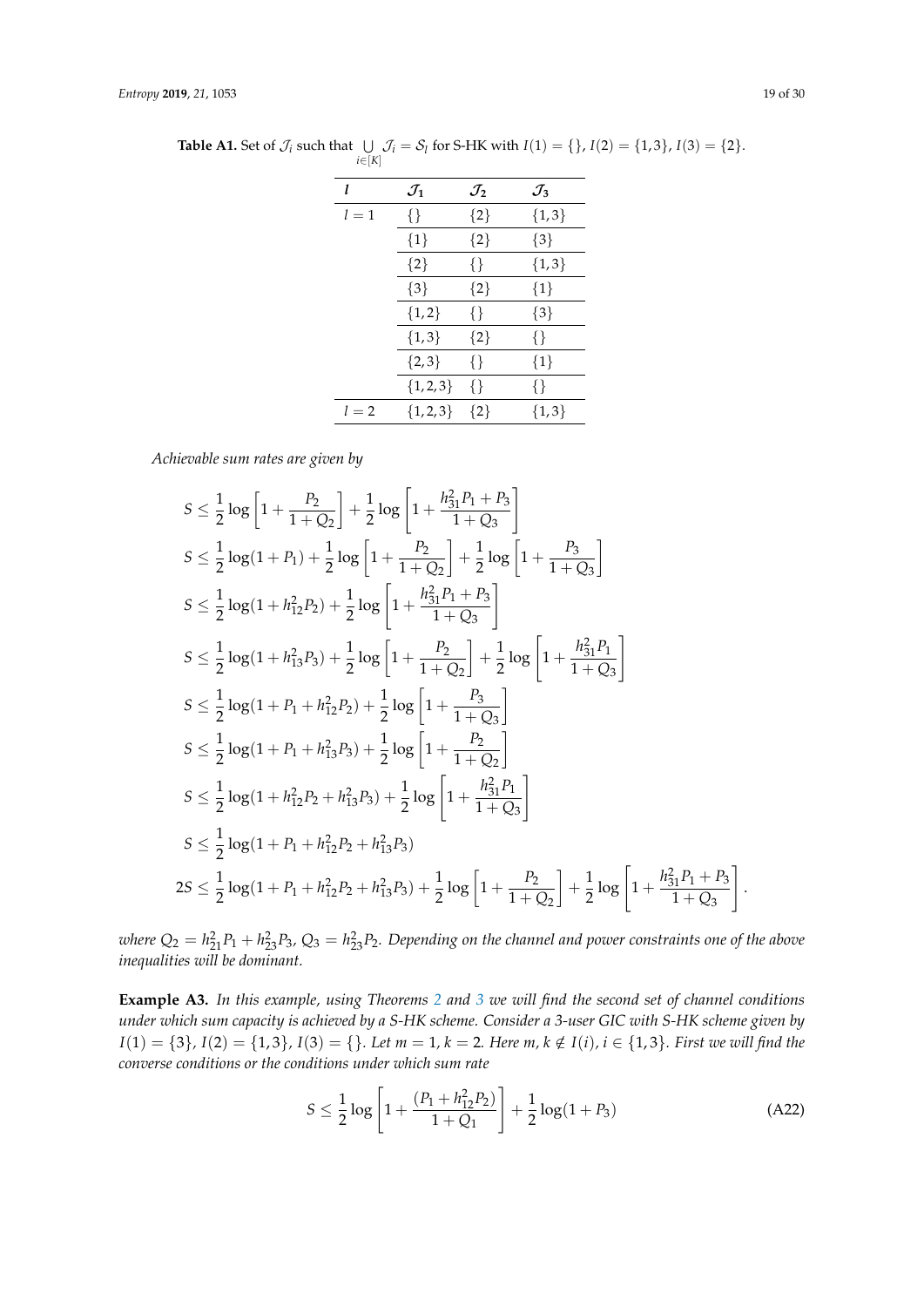*is an upper bound.* For  $I(1) = \{3\}$ ,  $I(2) = \{1, 3\}$ ,  $I(3) = \{\}$ , inequalities [\(7\)](#page-3-1) and [\(10\)](#page-3-2) gives the same set *of conditions*

<span id="page-19-0"></span>
$$
h_{13}^2 \le \rho_3^2 (1 - \rho_2^2). \tag{A23}
$$

*[\(9\)](#page-3-5) does not give any condition. [\(8\)](#page-3-6) implies*

<span id="page-19-1"></span>
$$
\rho_2 h_{12} = 1 + h_{13}^2 P_3 \tag{A24}
$$

*Combining [\(A23\)](#page-19-0) and [\(A24\)](#page-19-1), sum rate in [\(A22\)](#page-18-1) is an upper bound for all the channels satisfying*

<span id="page-19-6"></span>
$$
h_{13}^2 + \left(\frac{1 + h_{13}^2 P_3}{h_{12}}\right)^2 \le 1\tag{A25}
$$

*For achievablity conditions, first we will find all achievable sum rates of the S-HK scheme using Theorem [2.](#page-3-3) Observe that*  $\mathcal{J}_1 \subseteq \{1,2\}$ ,  $\mathcal{J}_2 \subseteq \{2\}$ ,  $\mathcal{J}_3 \subseteq \{1,2,3\}$ . For  $l = 1,2,3$ , the possible sets of  $\mathcal{J}_1$ ,  $\mathcal{J}_2$ ,  $\mathcal{J}_3$  such that U  $\bigcup_{i \in [K]}$  *J*<sub>*i*</sub> = *S*<sub>*l*</sub> are given in Table [A2.](#page-19-2)

<span id="page-19-2"></span>**Table A2.** Set of  $\mathcal{J}_i$  such that  $\bigcup \mathcal{J}_i = \mathcal{S}_l$  for S-HK with  $I(1) = \{3\}$ ,  $I(2) = \{1, 3\}$ ,  $I(3) = \{\}.$ *i*∈[*K*]

<span id="page-19-4"></span>

| l     | $\mathcal{J}_1$ | $\mathcal{J}_2$ | $\mathcal{J}_3$ |
|-------|-----------------|-----------------|-----------------|
| $l=1$ | ∤∤              | $\{\}$          | ${1, 2, 3}$     |
|       | { }             | ${2}$           | ${1,3}$         |
|       | ${1}$           | {}              | ${2,3}$         |
|       | ${1}$           | ${2}$           | ${3}$           |
|       | ${2}$           | {}              | ${1,3}$         |
|       | ${1,2}$         | ιļ              | ${3}$           |

*Achievable sum rates for S-HK with*  $I(1) = \{3\}$ *,*  $I(2) = \{1, 3\}$ *,*  $I(3) = \{\}$  *are given by* 

$$
S \leq \frac{1}{2} \log \left[ 1 + P_3 + h_{32}^2 P_2 + h_{31}^2 P_1 \right]
$$
 (A26)

$$
S \le \frac{1}{2} \log \left[ 1 + \frac{P_2}{1 + Q_2} \right] + \frac{1}{2} \log \left[ 1 + P_3 + h_{31}^2 P_1 \right] \tag{A27}
$$

$$
S \le \frac{1}{2} \log \left[ 1 + \frac{P_1}{1 + Q_1} \right] + \frac{1}{2} \log \left[ 1 + P_3 + h_{32}^2 P_2 \right] \tag{A28}
$$

$$
S \le \frac{1}{2} \log \left[ 1 + \frac{P_1}{1 + Q_1} \right] + \frac{1}{2} \log \left[ 1 + \frac{P_2}{1 + Q_2} \right] + \frac{1}{2} \log(1 + P_3)
$$
 (A29)

$$
S \le \frac{1}{2} \log \left[ 1 + \frac{h_{12}^2 P_2}{1 + Q_1} \right] + \frac{1}{2} \log \left[ 1 + P_3 + h_{31}^2 P_1 \right]
$$
 (A30)

$$
S \le \frac{1}{2} \log \left[ 1 + \frac{P_1 + h_{12}^2 P_2}{1 + Q_1} \right] + \frac{1}{2} \log(1 + P_3)
$$
 (A31)

 $\omega$ here  $Q_1 = h_{13}^2 P_3$ ,  $Q_2 = h_{21}^2 P_1 + h_{23}^2 P_3$ . We want [\(A31\)](#page-19-3) to be dominant among the inequalities [\(A26\)](#page-19-4)–(A31) *which gives the conditions*

<span id="page-19-5"></span><span id="page-19-3"></span>
$$
(1+P_3)(P_1+h_{12}^2P_2) \le (h_{32}^2P_2+h_{31}^2P_1)(1+Q_1)
$$
\n(A32)

$$
(1+P_3)\left(\frac{P_1+h_{12}^2P_2}{1+Q_1}\right) \le \frac{(1+P_3+h_{31}^2P_1)P_2}{1+Q_2} + h_{31}^2P_1\tag{A33}
$$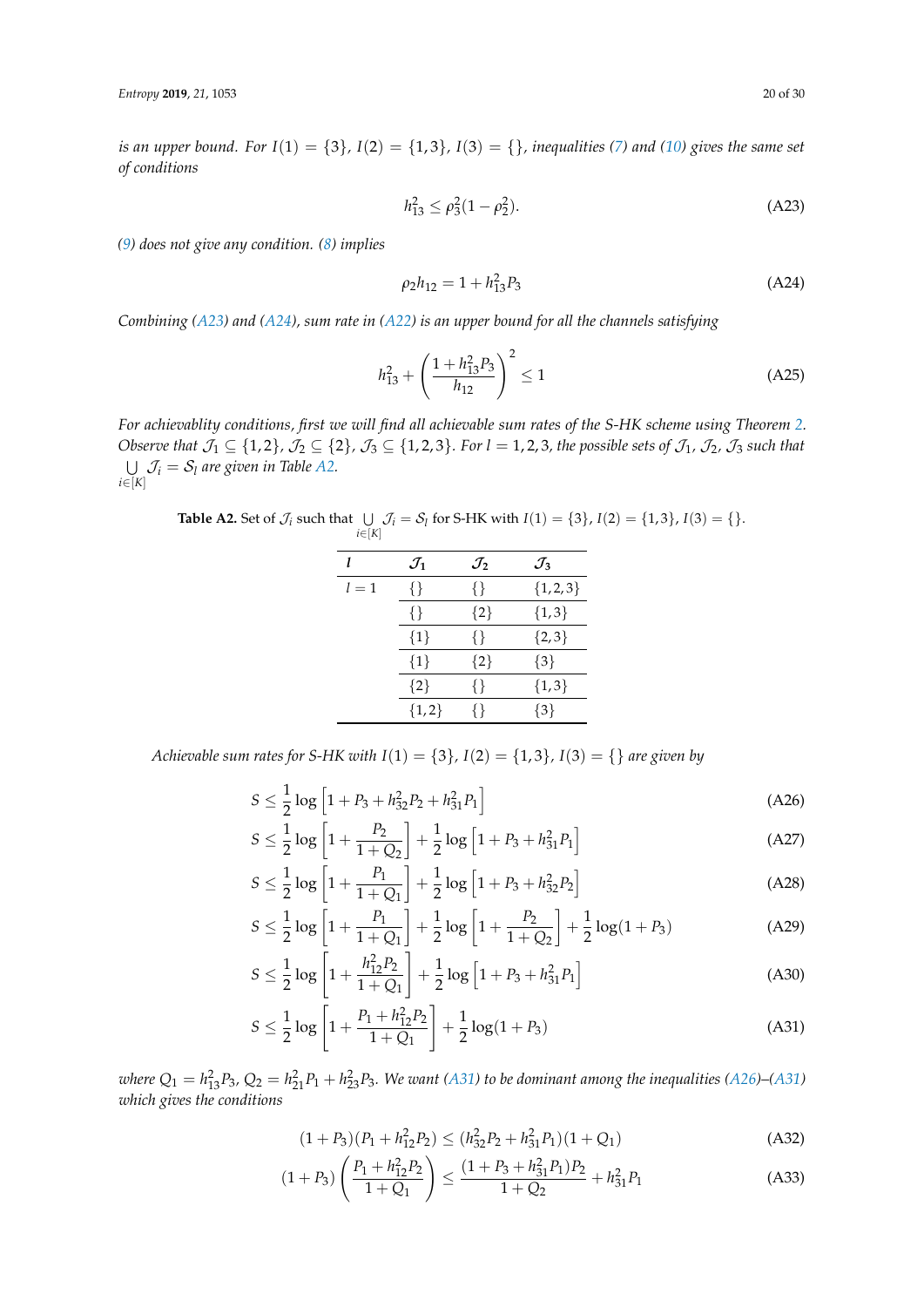$$
h_{12}^2(1+P_3) \le h_{32}^2(1+P_1+Q_1) \tag{A34}
$$

$$
h_{12}^2(1+Q_2) \le (1+P_1+Q_1) \tag{A35}
$$

<span id="page-20-1"></span>
$$
(1+P_3) \le (1+Q_1 + h_{12}^2 P_2)h_{31}^2 \tag{A36}
$$

*Therefore, under conditions [\(A32\)](#page-19-5)–[\(A36\)](#page-20-1) and [\(A25\)](#page-19-6), sum capacity is achievable by S-HK scheme with*  $I(1) = \{3\}$ ,  $I(2) = \{1, 3\}$ ,  $I(3) = \{\}$  *and the sum capacity is given by [\(A22\)](#page-18-1).* 

#### <span id="page-20-0"></span>**Appendix D. 2-User GIC Results**

For a 2 user GIC, there are only 4 possible S-HK schemes. Optimality conditions and sum capacity of S-HK schemes using Theorem [1](#page-2-2) are given in Table [A3.](#page-20-2)

| <b>S-HK Scheme</b>               | <b>Optimality Conditions</b>                                       | <b>Sum Capacity</b>                                                      | Matches                                                                                                                                                                                                  |
|----------------------------------|--------------------------------------------------------------------|--------------------------------------------------------------------------|----------------------------------------------------------------------------------------------------------------------------------------------------------------------------------------------------------|
| $I(1) = \{2\}$                   | $ h_{12}(1+h_{21}^2P_1) +$                                         | $\frac{1}{2} \log(1 + \frac{P_1}{1 + h_{12}^2 P_1})$                     |                                                                                                                                                                                                          |
| $I(2) = \{1\}$                   | $ h_{21}(1+h_1^2,P_2)  \leq 1$                                     | $+\frac{1}{2}\log(1+\frac{p_2}{1+h_{2}^2\cdot P_1})$                     | [3,4,6]                                                                                                                                                                                                  |
| $I(1) = \{\}$<br>$I(2) = \{1\}$  | $h_{21}^2 \leq 1$ ,<br>$h_{12}^2 \geq \frac{1+P_1}{1+h_{21}^2P_1}$ | $\frac{1}{2}\log(1+P_1)+\\ \frac{1}{2}\log(1+\frac{P_2}{1+h_{21}^2P_1})$ | Thm. 10 in [6]                                                                                                                                                                                           |
| $I(1) = \{2\}$<br>$I(2) = \{\}$  | $h_{12}^2 \leq 1$ ,<br>$h_{21}^2 \geq \frac{1+P_2}{1+h_{12}^2P_2}$ | $\frac{1}{2}\log(1+P_2)+\\ \frac{1}{2}\log(1+\frac{P_1}{1+h_{12}^2P_2})$ | Thm. 10 in [6]                                                                                                                                                                                           |
| $I(1) = \{\}\$<br>$I(2) = \{\}\$ | $h_{12}^2 \geq 1 + P_{11}$<br>$h_{21}^2 \geq 1 + P_2$              | $\frac{1}{2}\log(1+P_1)+$<br>$\frac{1}{2}\log(1+P_2)$                    | $[1] % \includegraphics[width=0.9\columnwidth]{figures/fig_10.pdf} \caption{The figure shows the number of times on the left and right. The left is the number of times on the right.} \label{fig:time}$ |

<span id="page-20-2"></span>**Table A3.** Optimality conditions and sum capacity of S-HK schemes for a 2 user GIC using Theorem [1.](#page-2-2)

<span id="page-20-3"></span>Optimality conditions and sum capacity of S-HK schemes using Theorems [2](#page-3-3) and [3](#page-3-4) are given in Table [A4.](#page-21-1) These conditions are plotted in Figure [A4.](#page-20-3)

![](_page_20_Figure_10.jpeg)

**Figure A4.** Channel conditions where sum capacity is obtained for the 2-user GIC,  $P_1 = P_2 = 1$ .

In Figure  $A4$ ,  $T1<sub>i</sub>$  denotes the region given by scheme *i* (corresponds to *i*th row in the Table) in Table [A3](#page-20-2) and  $T2_i$  denotes the region given by scheme *i* in Table [A4.](#page-21-1) In Figures [A5](#page-21-2) and [A6,](#page-21-3) for Topology 1, we plot the success probability of conditions in Tables [A3](#page-20-2) and [A4](#page-21-1) respectively. For topology 1, as transmitter range increases, the probability that decoding interference is optimal increases and the probability that treating interference as noise is optimal reduces. Therefore, as expected, probability that  $\mathcal{T}1_1$  is optimal decreases with increasing range and the probability that the other schemes are optimal increases.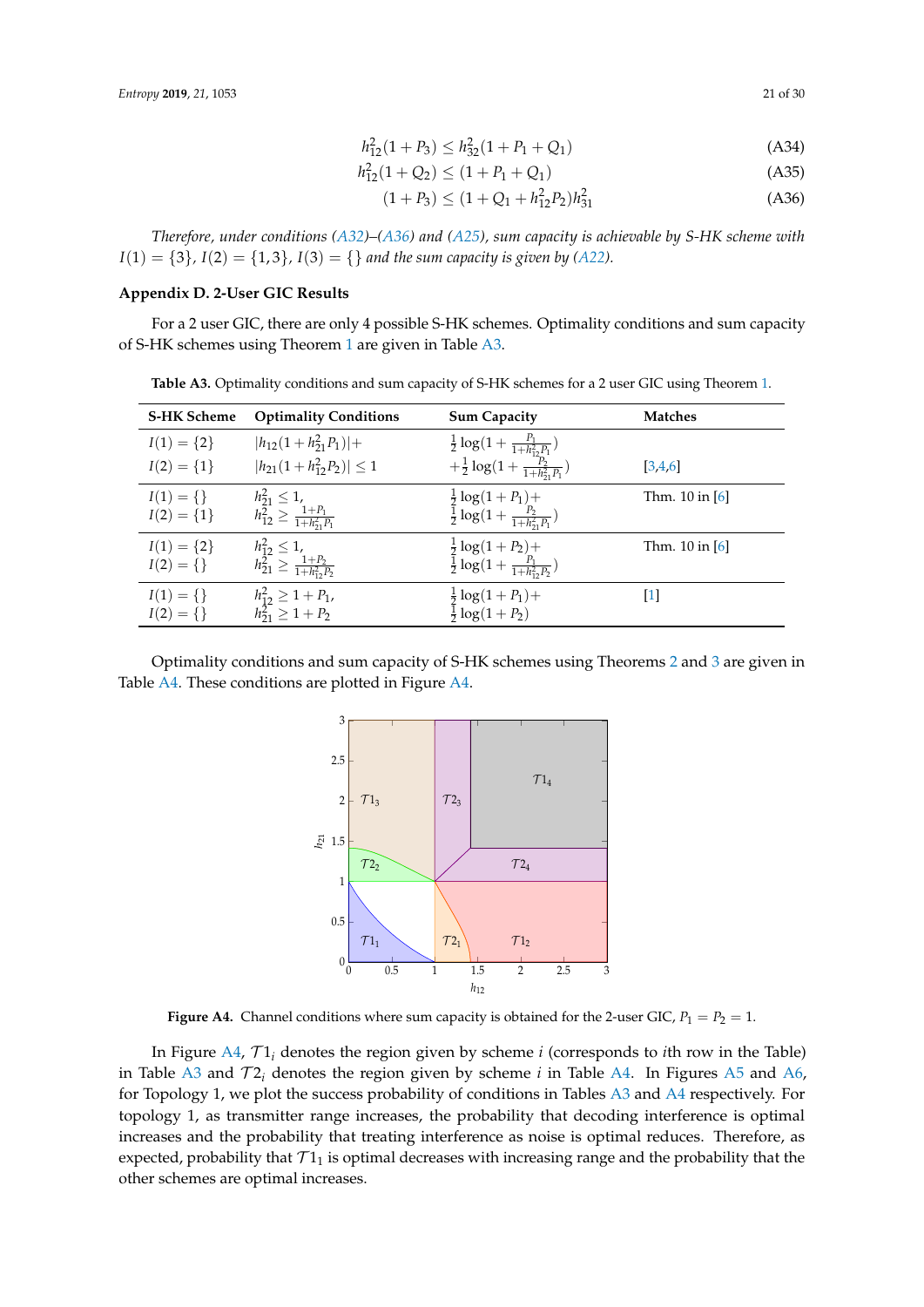| <b>S-HK Scheme</b>              | <b>Optimality Conditions</b>                                                      | <b>Sum Capacity</b>                        | <b>Matches</b>                            |
|---------------------------------|-----------------------------------------------------------------------------------|--------------------------------------------|-------------------------------------------|
| $I(1) = \{\}$                   | $h_{21}$ < 1, $h_{12}$ > 1,                                                       | $\frac{1}{2} \log(1 + P_1 + h_{12}^2 P_2)$ | Thm. 10 in Reference<br>6                 |
| $I(2) = \{1\}$                  | $h_{12}^2(1+h_{21}^2P_1) \leq 1+P_1$                                              |                                            |                                           |
| $I(1) = \{2\}$                  | $h_{12}$ < 1, $h_{21}$ > 1,                                                       | $\frac{1}{2} \log(1 + P_2 + h_{21}^2 P_1)$ | Thm. 10 in Reference<br>$\lceil 6 \rceil$ |
| $I(2) = \{\}\$                  | $h_{21}^2(1+h_{12}^2P_2)\leq 1+P_2$                                               |                                            |                                           |
| $I(1) = \{\}\$<br>$I(2) = \{\}$ | $1 \leq h_{12}^2 \leq 1 + P_{11}$<br>$P_1 + h_{12}^2 P_2 \leq P_2 + h_{21}^2 P_1$ | $\frac{1}{2} \log(1 + P_1 + h_{12}^2 P_2)$ | $\left[ 2\right]$                         |
|                                 | $1 \leq h_{21}^2 \leq 1 + P_2,$<br>$P_2 + h_{21}^2 P_1 \leq P_1 + h_{12}^2 P_2$   | $\frac{1}{2} \log(1 + P_2 + h_{21}^2 P_1)$ |                                           |

<span id="page-21-1"></span>**Table A4.** Optimality conditions and sum capacity of S-HK schemes for a 2 user GIC using Theorems [2](#page-3-3) and [3.](#page-3-4)

<span id="page-21-2"></span>![](_page_21_Figure_3.jpeg)

<span id="page-21-3"></span>Figure A5. Success probability of conditions in Table [A3](#page-20-2) for Topology 1.

![](_page_21_Figure_5.jpeg)

Figure A6. Success probability of conditions in Table [A4](#page-21-1) for Topology 1.

# <span id="page-21-0"></span>**Appendix E. Partially Connected GIC Results**

We specialize our sum capacity results to cyclic, cascade and many-to-one GICs, which are special cases of GIC. For cyclic channels, we specialize the two channel conditions for general S-HK schemes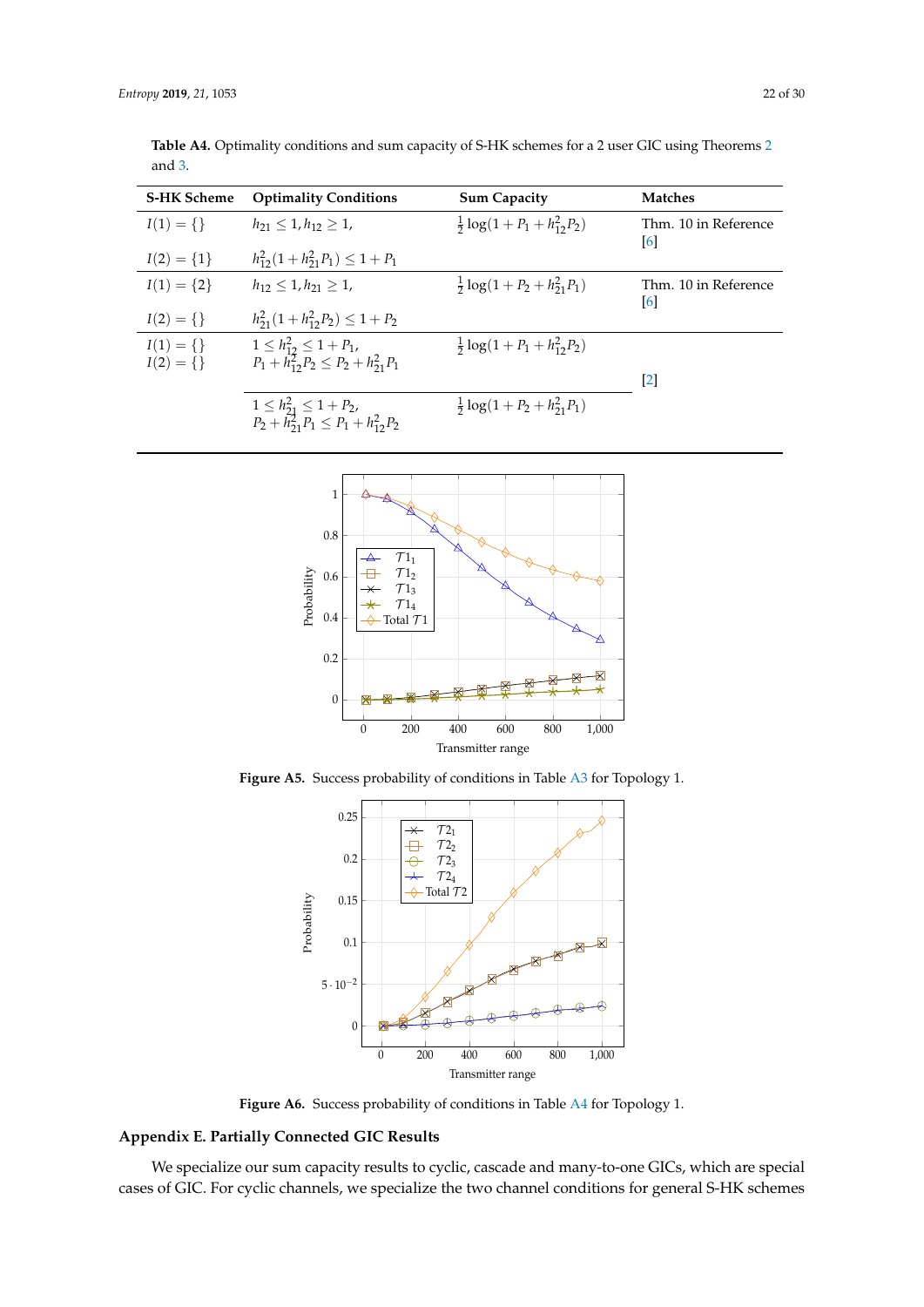to get two new sum capacity results. For 3 user cascade channels, sum capacity results were derived in Reference [\[11\]](#page-28-10) but we derive sum capacity results for a general *K* user cascade channels. For the many-to-one and one-to-many GICs, we can recover the results derived in Reference [\[13\]](#page-28-9).

#### *Appendix E.1. Cyclic GIC*

We use the following channel model for cyclic GIC

$$
y_k = x_k + h_{k+1}x_{k+1} + z_k, \forall k \in [K],
$$

where the indices are modulo *K*.

**Result A1.** For a cyclic GIC, satisfying the following conditions for some sets  $I_1, D_1 \subseteq [K]$  and  $I_1 \cup D_1 = [K]$ 

$$
\frac{h_{i+1}^2 (1 + Q_{i+1})^2}{\rho_{i+1}^2} \le 1 - \rho_i^2, \ \forall i \in I_1
$$
\n(A37)

$$
h_{i+1}^2(1+Q_{i+1}) \ge 1 + P_i, \forall i \in D_1
$$
\n(A38)

*where*

$$
Q_i = \left\{ \begin{array}{ll} h_{i+1}^2 P_{i+1} & : i \in I_1 \\ 0 & : else \end{array} \right.
$$

*the sum capacity is given by*

$$
C_{sum} = \sum_{i=1}^{K} \frac{1}{2} \log \left[ 1 + \frac{P_i}{1 + Q_i} \right]
$$
 (A39)

*and the sum capacity is achieved by S-HK scheme defined by*  $I(i) = \phi$ *,*  $\forall i \in D_1$  *and*  $I(i) = \{i + 1\}$ *,*  $\forall i \in I_1$ *.* 

**Proof.** Use Theorem [1.](#page-2-2) □

<span id="page-22-0"></span>**Corollary A1.** For the cyclic channel, if we treat interference as noise at receivers  $i \in I_1$  and decode interference *at receivers i*  $\in$  *D*<sub>1</sub> = [K] $\setminus$ *I*<sub>1</sub>*, then the achievable sum rates given by* 

$$
S \leq \frac{1}{2} \sum_{j \in \mathcal{J}_1} \log(1 + P_j + h_{j+1}^2 P_{j+1}) + \frac{1}{2} \sum_{j \in \mathcal{J}_2} \log(1 + c_j P_j)
$$
  
\n
$$
\forall \mathcal{J}_1 \subseteq D_1, \text{such that if } i \in \mathcal{J}_1, \text{ then, } i + 1 \notin \mathcal{J}_1
$$
  
\n
$$
\mathcal{J}_2 = [K] \setminus \{i, i + 1 : i \in \mathcal{J}_1\}
$$
  
\n
$$
2S \leq \frac{1}{2} \sum_{j=1}^K \log(1 + P_j + h_{j+1}^2 P_{j+1}), \text{ if } D_1 = [K]
$$
\n(A41)

*where, for all i* =  $1, 2, \cdots, K$ 

$$
c_i = \left\{ \begin{array}{ll} \min\left\{h_i^2, \frac{1}{1+h_{i+1}^2P_{i+1}}\right\} & : i-1 \in D_1, i \in I_1 \\ \min\{h_i^2, 1\} & : i-1 \in D_1, i \in D_1 \\ \frac{1}{1+h_{i+1}^2P_{i+1}} & : i-1 \in I_1, i \in I_1 \\ 1 & : i-1 \in I_1, i \in D_1 \end{array} \right.
$$

*are achievable.*

**Proof.** Use Theorem [2.](#page-3-3) □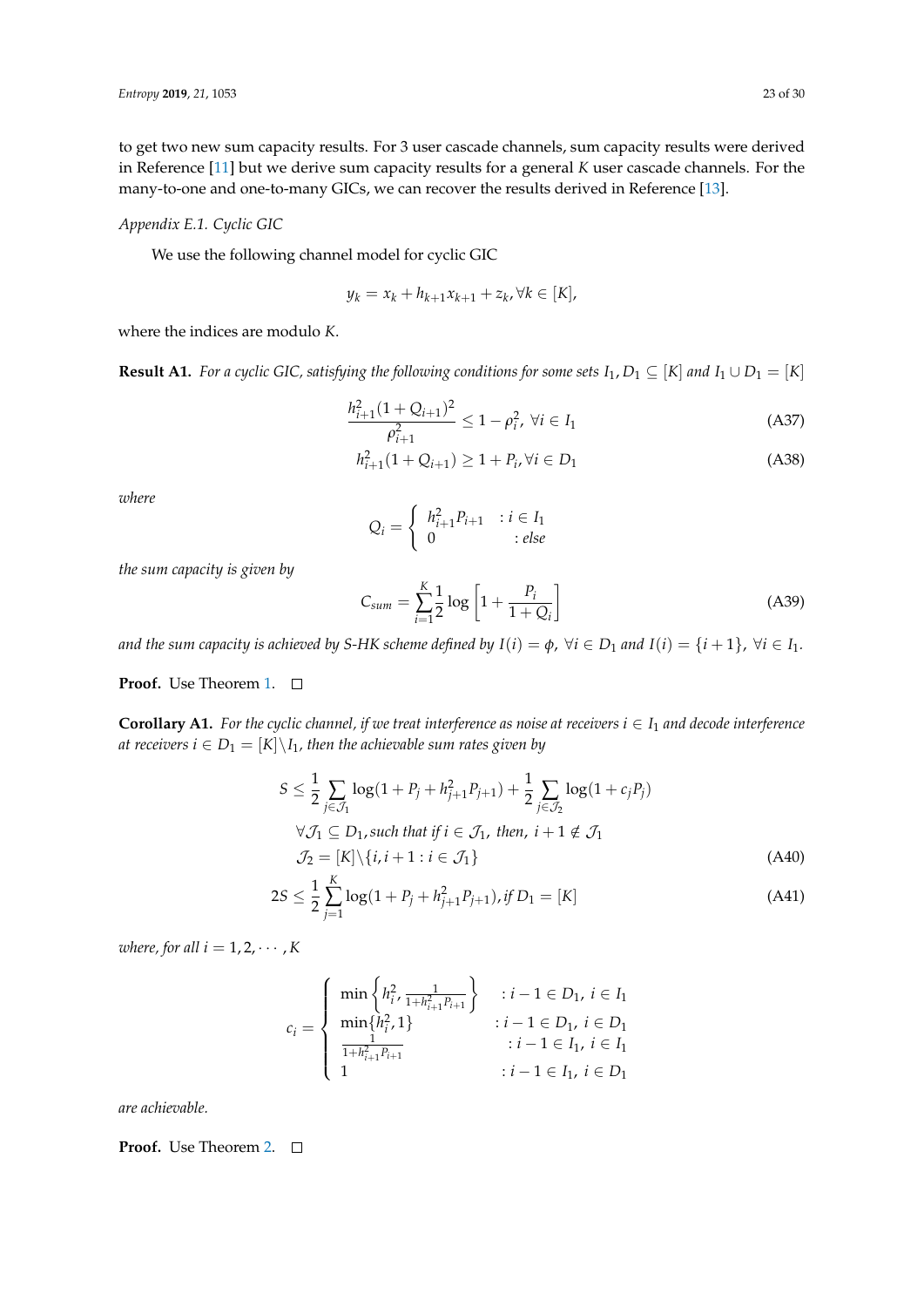**Result A2.** For the cyclic GIC, let  $I_1, D_1 \subseteq [K]$  such that  $I_1 \cup D_1 = [K]$  and let some  $\{k\} \in D_1$ , if the *channel satisfies the following conditions*

$$
\frac{h_{i+1}^2 (1 + Q_{i+1})^2}{\rho_{i+1}^2} \le 1 - \rho_i^2, \ \forall i \in I_1,
$$
 (A42)

<span id="page-23-2"></span><span id="page-23-1"></span><span id="page-23-0"></span>
$$
h_{k+1} \ge 1 \tag{A43}
$$

$$
\prod_{\substack{j=1\\j\neq\{k,k+1\}}}^{K} \left(1 + \frac{P_j}{1+Q_j}\right) \le \frac{\prod_{j\in[K]} \frac{1}{2} (1+P_j + h_{j+1}^2 P_{j+1})}{(1+P_k + h_{k+1}^2 P_{k+1})} \text{ if } D_1 = [K] \tag{A44}
$$

$$
\frac{\prod_{j=1}^{K} (1 + \frac{P_j}{1 + Q_j})}{\prod_{j \in \mathcal{J}_2} (1 + c_j P_j)} \leq \frac{\prod_{j \in \mathcal{J}_1} (1 + P_j + h_{j+1}^2 P_{j+1})}{(1 + P_k + h_{k+1}^2 P_{k+1})},
$$
\n
$$
\forall \mathcal{J}_1 \subseteq D_1, s.t. \text{ if } i \in \mathcal{J}_1, \text{ then, } i + 1 \notin \mathcal{J}_1,
$$
\n
$$
\mathcal{J}_2 = [K] \setminus \{i, i + 1 : i \in \mathcal{J}_1\}
$$
\n(A45)

*where*

$$
Q_i = \begin{cases} h_{i+1}^2 P_{i+1} & : i \in I_1 \\ 0 & : else \end{cases}
$$

*the sum capacity is given by*

$$
C_{sum} = \frac{1}{2}\log(1 + P_k + h_{k+1}^2 P_{k+1}) + \sum_{\substack{j=1 \ j \neq \{k,k+1\}}}^{K} \frac{1}{2}\log(1 + \frac{P_j}{1 + Q_j})
$$

 $\forall i \in [K]$  *is defined as in Corollary [A1.](#page-22-0)* 

**Proof.** Use Theorem [3,](#page-3-4) to get the converse conditions [\(A42\)](#page-23-0) and [\(A43\)](#page-23-1) and use Corollary [A1,](#page-22-0) to get the achievability conditions [\(A45\)](#page-23-2).  $\Box$ 

*Appendix E.2. Cascade GIC*

We use the following channel model for cascade GIC

$$
y_k = x_k + h_{k+1}x_{k+1} + z_k, \forall k \in \{1, 2, \cdots, K-1\}
$$
  

$$
y_K = x_K + z_K
$$

**Result A3.** For the cascade GIC, satisfying the following conditions for some sets  $I_1, D_1 \subseteq [K]$  and  $I_1 \cup D_1 \cup$  ${K}$  = [*K*] and  ${K}$   $\notin$   $I_1, D_1$ 

$$
\frac{h_{i+1}^2 (1 + Q_{i+1})^2}{\rho_{i+1}^2} \le 1 - \rho_i^2, \ \forall i \in I_1
$$
 (A46)

$$
h_{i+1}^2(1+Q_{i+1}) \ge 1 + P_i, \forall i \in D_1
$$
\n(A47)

*where*

$$
Q_i = \left\{ \begin{array}{ll} h_{i+1}^2 P_{i+1} & : i \in I_1 \\ 0 & : else \end{array} \right.
$$

*the sum capacity is given by*

$$
C_{sum} = \sum_{i=1}^{K} \frac{1}{2} \log \left[ 1 + \frac{P_i}{1 + Q_i} \right]
$$
 (A48)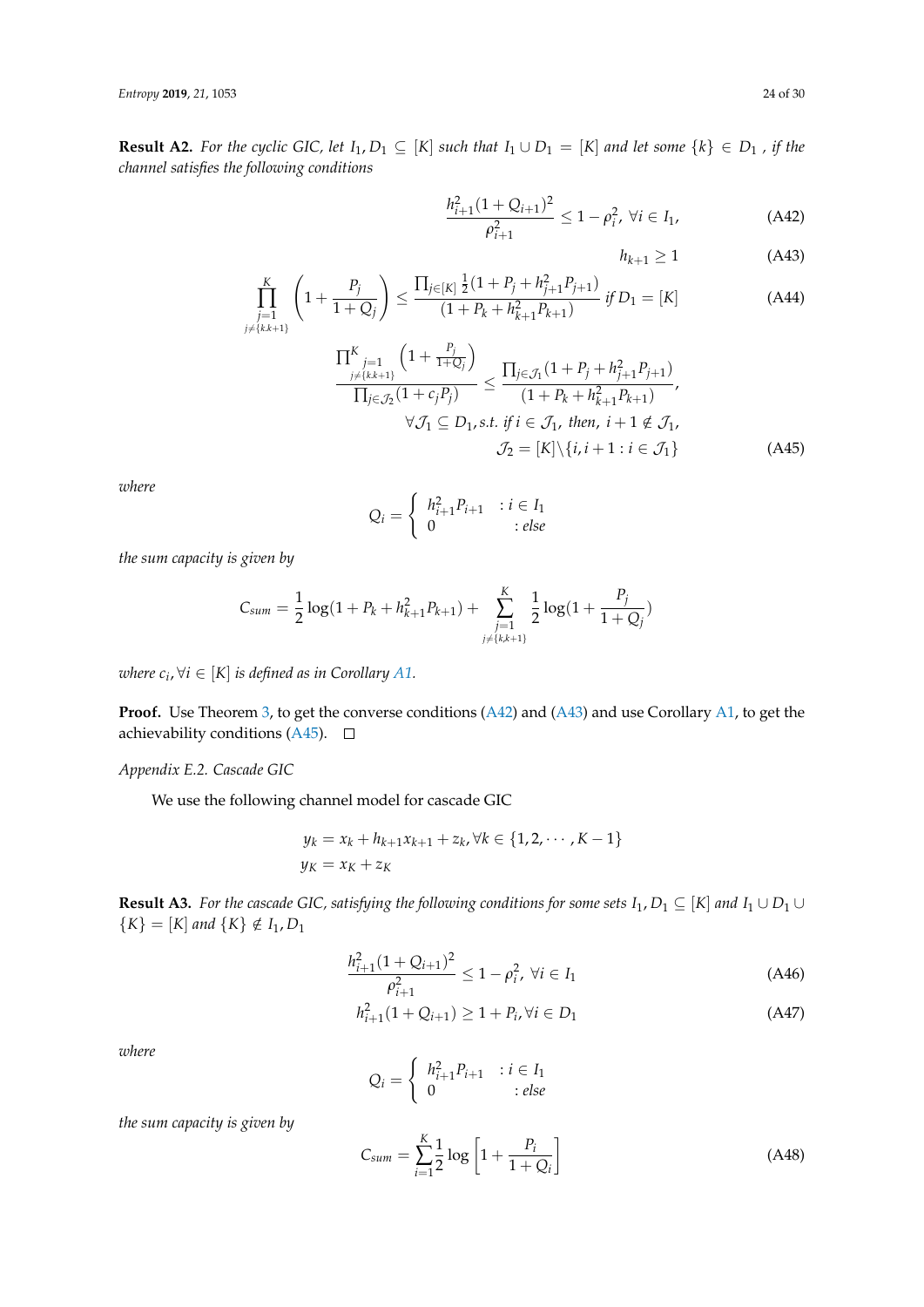**Proof.** We get the result by taking  $I(i) = \phi$ ,  $\forall i \in I_1$  and  $I(i) = \{i+1\}$ ,  $\forall i \in D_1$  in Theorem [1.](#page-2-2) Noisy and mixed interference results in Reference [\[11\]](#page-28-10) (Cor. 1), [\[11\]](#page-28-10) (Thm. 3) can be obtained from this result.  $\square$ 

<span id="page-24-0"></span>**Corollary A2.** For the cascade channel, if we treat interference as noise at receivers  $i \in I_1$  and decode *interference at receivers i*  $\in D_1 = \{1, 2, \cdots, K-1\} \setminus I_1$ *, then the sum rates given by* 

$$
S \leq \frac{1}{2} \sum_{j \in \mathcal{J}_1} \log(1 + P_j + h_{j+1}^2 P_{j+1}) + \frac{1}{2} \sum_{j \in \mathcal{J}_2} \log(1 + e_j P_j)
$$
  
\n
$$
\forall \mathcal{J}_1 \subseteq D_1, \text{such that if } i \in \mathcal{J}_1, \text{ then, } i + 1 \notin \mathcal{J}_1
$$
  
\n
$$
\mathcal{J}_2 = [K] \setminus \{i, i + 1 : i \in \mathcal{J}_1\}
$$
\n(A49)

*where, for all i* =  $1, 2, \cdots, K-1$ 

$$
e_i = \left\{ \begin{array}{ll} \min \left\{ h_i^2, \frac{1}{1+h_{i+1}^2 P_{i+1}} \right\} & : i-1 \in D_1, \ i \in I_1 \\ \min \{ h_i^2, 1 \} & : i-1 \in D_1, \ i \in D_1 \\ \frac{1}{1+h_{i+1}^2 P_{i+1}} & : i-1 \notin D_1, \ i \in I_1 \\ 1 & : i-1 \notin D_1, \ i \in D_1 \end{array} \right.
$$

*and*  $e_K = 1$ *are achievable.*

**Result A4.** For the cascade GIC, treating interference as noise at receivers  $i \in I_1$  and decoding interference at *receivers*  $i \in D_1$  (assuming  $\{K - 1\} \in D_1$ ) is optimal if the channel satisfies the following conditions

<span id="page-24-1"></span>
$$
\frac{h_{i+1}^2 (1 + Q_{i+1})^2}{\rho_{i+1}^2} \le 1 - \rho_i^2, \ \forall i \in I_1,
$$
\n(A50)

$$
h_K \ge 1\tag{A51}
$$

$$
(1 + P_{K-1} + h_K^2 P_K) \prod_{j=1}^{K-2} \left( 1 + \frac{P_j}{1 + Q_j} \right) \le
$$
  

$$
\prod_{j \in \mathcal{J}_1} (1 + P_j + h_{j+1}^2 P_{j+1}) \prod_{j \in \mathcal{J}_2} (1 + e_j P_j),
$$
  

$$
\forall \mathcal{J}_1 \subseteq D_1, \text{ such that if } i \in \mathcal{J}_1, \text{ then, } i + 1 \notin \mathcal{J}_1,
$$
  

$$
\mathcal{J}_2 = [K] \setminus \{i, i + 1 : i \in \mathcal{J}_1\}
$$
(A52)

*where*

$$
Q_i = \begin{cases} h_{i+1}^2 P_{i+1} & : i \in I_1 \\ 0 & : else \end{cases}
$$

*and the sum capacity is given by*

$$
C_{sum} = \frac{1}{2}\log(1 + P_{K-1} + h_K^2 P_K) + \sum_{j=1}^{K-2} \frac{1}{2}\log(1 + \frac{P_j}{1 + Q_j})
$$
(A53)

 $where e_i, \forall i \in [K]$  *is defined as in Corollary [A2.](#page-24-0)* 

**Proof.** Use Theorem [3](#page-3-4) to get the converse conditions [\(A50\)](#page-24-1) and [\(A51\)](#page-24-1) and use Corollary [A2](#page-24-0) to get the achievability conditions [\(A52\)](#page-24-1). Part of the strong interference result in Reference [\[11\]](#page-28-10) (Cor. 2) can be obtained from this result.  $\square$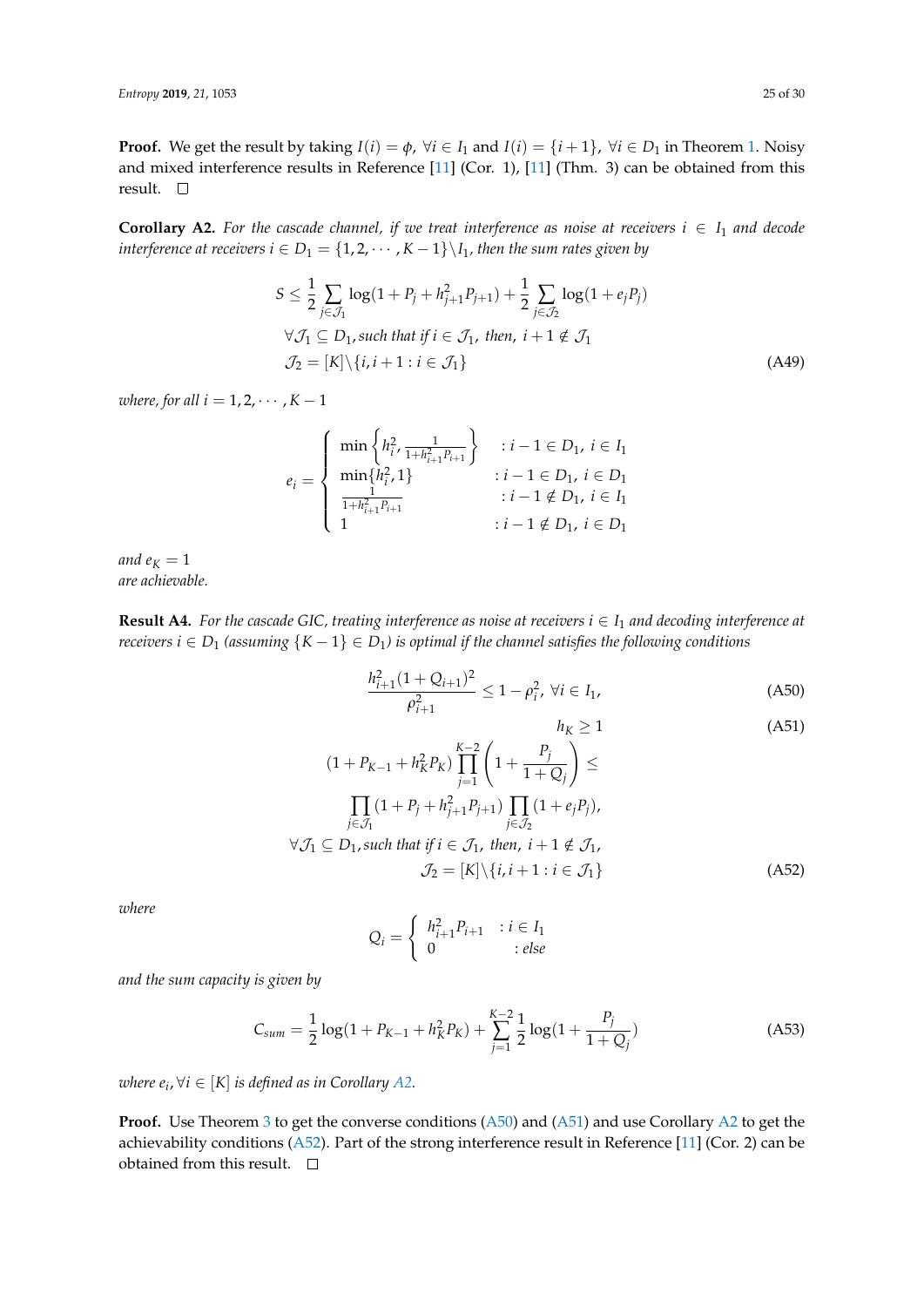#### *Appendix E.3. Many-to-One GIC*

Channel model for many-to-one IC is given by

$$
y_1 = x_1 + \sum_{j=2}^{K} h_i x_i + z_i
$$
  

$$
y_i = x_i + z_i, \forall i = 2, 3, \cdots, K
$$
 (A54)

**Result A5.** *For a many-to-one channel, satisfying the following conditions*

<span id="page-25-0"></span>
$$
\sum_{j=k+1}^{K} h_j^2 \le 1
$$
\n(A55)\n
$$
\prod_{i \in \mathcal{B} - \mathcal{N}} (1 + P_i). (1 + \sum_{j=k+1}^{K} h_j^2 P_j + P_1) \le
$$
\n
$$
1 + \sum_{i \in \mathcal{B} - \mathcal{N}} h_i^2 P_i + P_1, \forall \mathcal{N} \subset \mathcal{B}, \mathcal{N} \ne \mathcal{B},
$$
\n(A56)

*where*  $\mathcal{B} = \{2, 3, ..., k\}$ ,  $k \in \{1, 2, ..., K\}$ , the sum capacity is given by then the sum capacity is given by

$$
C_{sum} = \frac{1}{2} \log \left( 1 + \frac{P_1}{1 + \sum_{j=k+1}^{K} h_j^2 P_j} \right) + \sum_{i=2}^{K} \frac{1}{2} \log(1 + P_i)
$$
 (A57)

**Proof.** From Theorem [1,](#page-2-2) taking  $I(1) = \{k+1, \dots, K\}$ , we get the required sum capacity if the channel satisfies the conditions [\(A55\)](#page-25-0) and also

$$
\sum_{j=k+1}^{K} \frac{h_j^2}{\rho_j^2} \le 1 - \rho_1^2
$$

for some  $\rho_i \in [0, 1]$ ,  $i = 1, 2, \dots, K$ .

Choose  $\rho_1 = 0$  and  $\rho_i = 1 \forall j = k+1, \dots, K$  to get the condition [\(A55\)](#page-25-0). Reference [\[13\]](#page-28-9) (Thm. 4) can be obtained from this result.  $\square$ 

**Result A6.** *For the K-user Gaussian many-to-one IC satisfying the following channel conditions:*

<span id="page-25-1"></span>
$$
\prod_{i \in \mathcal{N}} (1 + P_i) \left( 1 + P_1 + \sum_{i=k+1}^{K} h_i^2 P_i + \sum_{i \in \mathcal{B} - \mathcal{N}} h_i^2 P_i \right)
$$
\n
$$
\geq \prod_{i=2}^{K-1} (1 + P_i) (1 + P_1 + \sum_{j=k}^{K} h_j^2 P_j)
$$
\n
$$
\forall \mathcal{N} \subseteq \mathcal{B}, \mathcal{N} \neq \{2, 3, \dots, k - 1\} \text{ and } \mathcal{B} = \{2, 3, \dots k\}
$$
\n
$$
\sum_{i=k+1}^{K} h_i^2 \leq 1 - \rho^2, \ \rho h_k = 1 + \sum_{i=k+1}^{K} h_i^2 P_i \tag{A59}
$$

*the sum capacity is given by*

$$
C_{sum} = \sum_{\substack{i=2 \ i \neq k}}^{K} \frac{1}{2} \log(1 + P_i) + \frac{1}{2} \log \left( 1 + \frac{P_1 + h_k^2 P_k}{1 + \sum_{i=k+1}^{K} h_i^2 P_i} \right)
$$
(A60)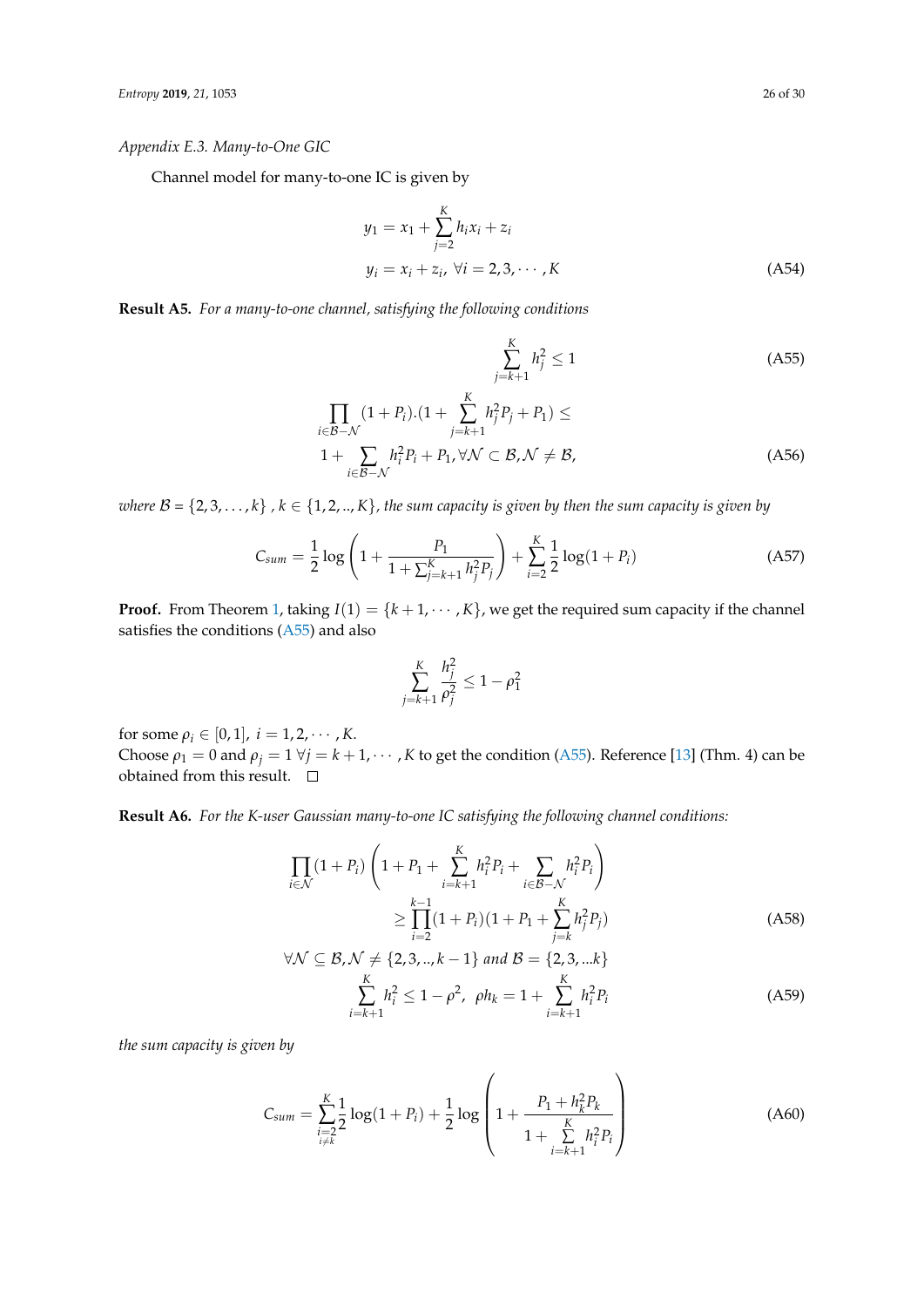*Entropy* **2019**, *21*, 1053 27 of 30

**Proof.** (Converse) From Theorem [3,](#page-3-4) taking  $G(i) = \{k+1, \dots, K\}$ , we get the required outer bound when  $(A59)$  is satisfied.

(Achievability) Using Theorem [2](#page-3-3) with  $I(i) = \{k+1, \dots, K\}$ , we get the following achievable sum rates

$$
S \leq \frac{1}{2} \sum_{i=k+1}^{K} \log(1+P_i) + \frac{1}{2} \sum_{i \in \mathcal{M}} \log(1+m_i P_i) + \frac{1}{2} \log \left(1 + \frac{P_1 + \sum_{i \in \mathcal{B}-\mathcal{M}} h_i^2 P_i}{1 + \sum_{i=k+1}^{K} h_i^2 P_i} \right), \forall \mathcal{M} \subseteq \mathcal{B}.
$$
 (A61)

.

where  $\mathcal{B} = \{2, 3, \cdots, k\}$  and  $m_i = \min$  $\sqrt{ }$  $\int$  $\overline{\mathcal{L}}$  $1, \frac{h_i^2}{K}$  $1 + \sum_{j=k+1}^{K} h_j^2 P_j$  $\mathcal{L}$  $\mathcal{L}$  $\int$ 

Among these sum rates, we want the sum rate with  $M = B\{\{k\}$  and  $m_i = 1$ ,  $\forall i \in B\{\{k\}}$  to be dominant. We get the conditions [\(A58\)](#page-25-1), for the sum rate with  $\mathcal{M} = \mathcal{B}\backslash\{k\}$  to be dominant assuming  $m_i = 1$ ,  $\forall i \in \{2, 3, \dots, k\}$ . Given the converse conditions [\(A59\)](#page-25-1) and [\(A58\)](#page-25-1), conditions with  $m_1 = \frac{h_i^2}{K}$  $1 + \sum_{j=k+1}^{K} h_j^2 P_j$ are always redundant. Reference [\[13\]](#page-28-9) (Thm. 5) can be obtained from this result.

*Appendix E.4. One-to-Many GIC*

We use the following model for one-to-many channel

$$
y_{i1} = x_i + h_i x_K + z_i \ i = 2, \cdots, K - 1
$$
  

$$
y_K = x_K + z_K
$$
 (A62)

**Result A7.** *For the K user Gaussian one-to-many channel satisfying the following conditions*

<span id="page-26-0"></span>
$$
1 + P_i \le |h_i|^2, 1 \le i \le k,
$$
\n(A63)

$$
\sum_{j=k+1}^{K-1} \frac{|h_j|^2 P_K + |h_j|^2}{|h_j|^2 P_K + 1} \le 1,
$$
\n(A64)

*then the sum capacity is given by*

<span id="page-26-1"></span>
$$
C_{sum} = \frac{1}{2} \sum_{i=1}^{k} \log(1 + P_i) + \frac{1}{2} \log(1 + P_K) + \frac{1}{2} \sum_{j=k+1}^{K-1} \log\left(1 + \frac{P_j}{1 + |h_j|^2 P_K}\right)
$$

**Proof.** From Theorem [1,](#page-2-2) taking  $I(i) = \phi$ ,  $\forall i = \{1, 2, \dots, k\}$  and  $I(i) = \{K\}$ ,  $\forall i = \{k + 1, \dots, K - 1\}$ , we get the required sum capacity under the conditions [\(A63\)](#page-26-0) and

$$
\sum_{j=k+1}^{K-1} \frac{h_j^2}{1 + h_j^2 P_K - \rho_j^2} \le \frac{1}{1 + (\frac{1}{\rho_K})^2}
$$

Choosing *ρ*<sub>*K*</sub> = 1, *ρ*<sub>*j*</sub> = 0,  $\forall$ *j* = *k* + 1, ⋅ ⋅ ⋅ *, K* − 1, we get [\(A64\)](#page-26-0). Reference [\[13\]](#page-28-9) (Thm. 6) can be obtained from this result.  $\square$ 

**Result A8.** *For the K-user Gaussian one-to-many IC satisfying the following conditions:*

$$
1 \le h_l^2 \le 1 + P_l \tag{A65}
$$

<span id="page-26-2"></span>
$$
\frac{h_l^2}{1 + P_l} \le \frac{h_i^2}{1 + P_i}, \ 1 \le i \le K - 1, \ i \ne l
$$
\n(A66)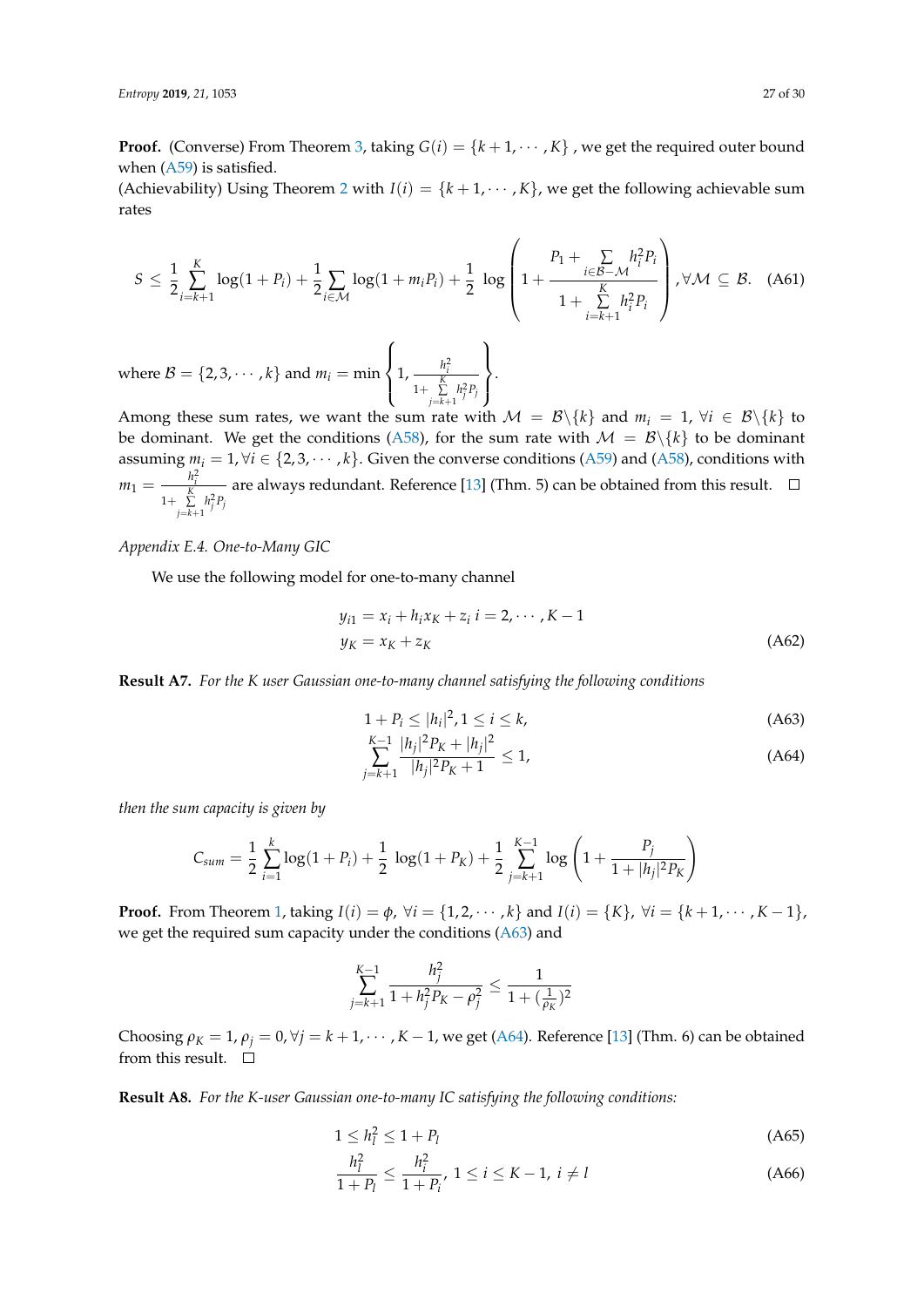*for any l*  $\in$  {1, 2, . . . , *K* − 1}, the sum capacity is

<span id="page-27-1"></span>
$$
C_{sum} = \frac{1}{2} \sum_{j=1, j \neq l}^{K-1} \log(1 + P_j) + \frac{1}{2} \log(1 + P_l + h_l^2 P_K)
$$
 (A67)

**Proof.** From Theorem [3,](#page-3-4) with  $G(i) = \{K\}$ ,  $\forall i = \{1, 2, \dots, K-1\}$ , sum rate is upper bounded by [\(A67\)](#page-27-1). From Theorem [2,](#page-3-3) we get the following achievable sum rates

$$
S \le \sum_{j=1}^{K} \frac{1}{2} \log(1 + P_j),
$$
  
\n
$$
S \le \sum_{\substack{j=1 \ j \neq i}}^{K-1} \frac{1}{2} \log(1 + P_j) + \frac{1}{2} \log(1 + P_i + h_i^2 P_K), \ \forall \ 1 \le i \le K - 1
$$

For the required sum rate to be dominant among all the achievable rates, channel should satisfy [\(A65\)](#page-26-1) and [\(A66\)](#page-26-2). Reference [\[13\]](#page-28-9) (Thm. 7) can be obtained from this result.  $\square$ 

#### <span id="page-27-0"></span>**Appendix F. Model Parameters Used in the Numerical Results**

For channel fading, we use the Erceg model [\[21\]](#page-29-1). The path loss function is given by

$$
PL = 20 \log_{10} \left( \frac{4 \pi d_0}{\lambda} \right) + 10 \gamma \log_{10} \left( \frac{d}{d_0} \right) + s,
$$

where  $d_0$  is some close-in distance,  $\lambda$  is wavelength,  $\gamma$  is path loss exponent, *s* is shadow fading component.  $\gamma$  is characterized as follows

$$
\gamma = \left(a - bh_b + \frac{c}{h_b}\right) + x\sigma_{\gamma},
$$

where  $h_b$  is antenna height,  $x \sim \mathcal{N}(0, 1)$ , *a*, *b*, *c*,  $\sigma_\gamma$  are constants which depends on the terrain type. The shadow fading component *s* is given by

$$
s=y(\mu_{\sigma}+z\sigma_{\sigma}),
$$

<span id="page-27-2"></span>where  $y$ ,  $z \sim \mathcal{N}(0, 1)$ ,  $\mu_{\sigma}$ ,  $\sigma_{\sigma}$  are constants which depends on the terrain type. We consider two terrain categories, hilly/light tree density (terrain type 1) and hilly/moderate-to-heavy tree density (terrain type 2). The model parameters for the two terrain categories are given in the Table [A5.](#page-27-2)

**Model Parameter Terrain Category Hilly/Light Tree Density Hilly/Moderate-to-Heavy Tree Density** a 4.0 4.6 b  $(in m<sup>-1</sup>)$ 0.0065 0.0075 c  $(\text{in m})$  17.1 12.6  $σ<sub>γ</sub>$  0.75 0.57  $\mu_{\sigma}$  9.6 10.6 *σ<sup>σ</sup>* 3.0 2.3

**Table A5.** Numerical values of model parameters.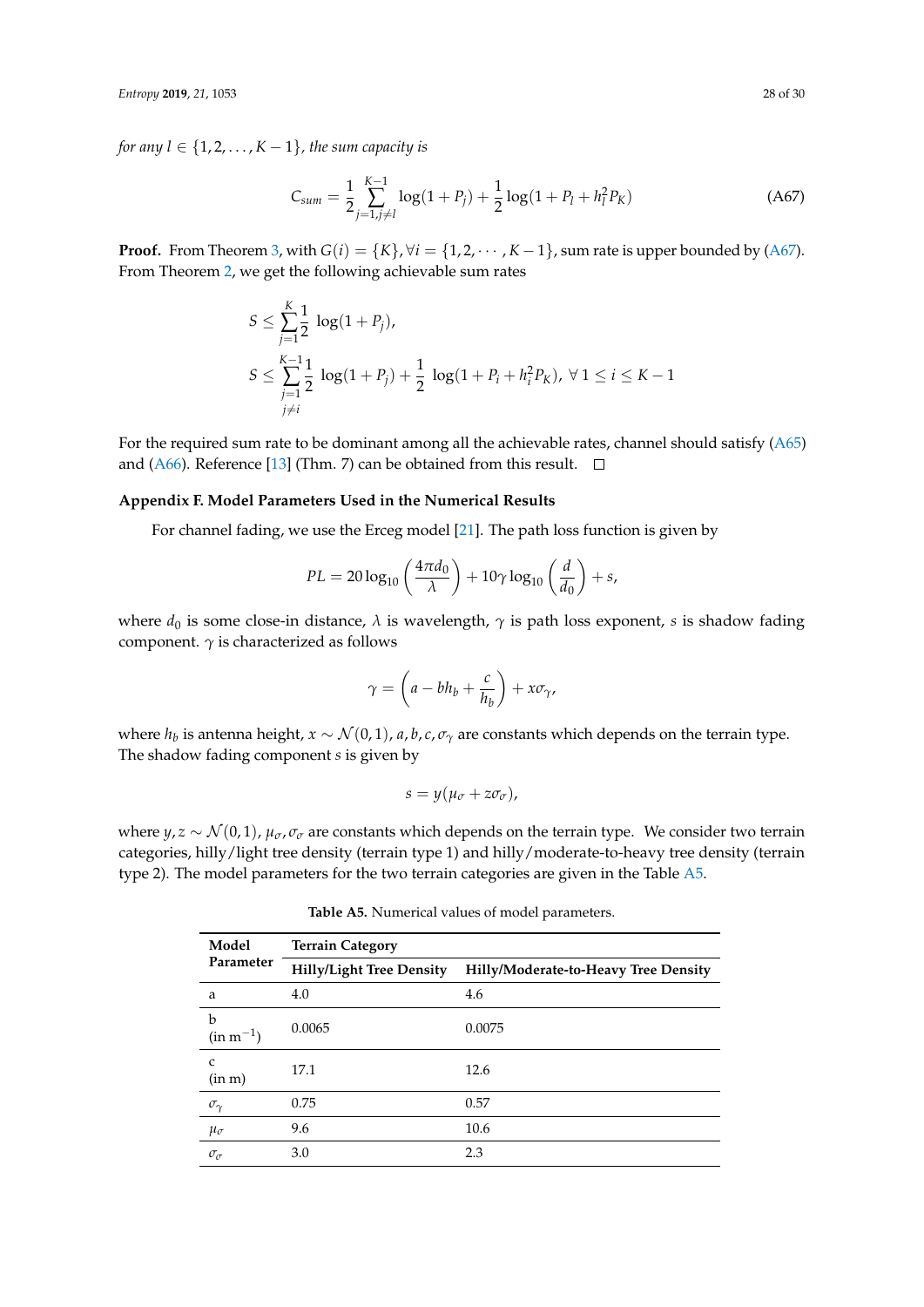## **References**

- <span id="page-28-0"></span>1. Carleial, A. A case where interference does not reduce capacity (Corresp.). *IEEE Trans. Inf. Theory* **1975**, *21*, 569–570. [\[CrossRef\]](http://dx.doi.org/10.1109/TIT.1975.1055432)
- <span id="page-28-2"></span>2. Sato, H. The capacity of the Gaussian interference channel under strong interference (Corresp.). *IEEE Trans. Inf. Theory* **1981**, *27*, 786–788. [\[CrossRef\]](http://dx.doi.org/10.1109/TIT.1981.1056416)
- <span id="page-28-3"></span>3. Annapureddy, V.S.; Veeravalli, V.V. Gaussian Interference Networks: Sum Capacity in the Low-Interference Regime and New Outer Bounds on the Capacity Region. *IEEE Trans. Inf. Theory* **2009**, *55*, 3032–3050. [\[CrossRef\]](http://dx.doi.org/10.1109/TIT.2009.2021380)
- <span id="page-28-18"></span>4. Shang, X.; Kramer, G.; Chen, B. A New Outer Bound and the Noisy-Interference SumRate Capacity for Gaussian Interference Channels. *IEEE Trans. Inf. Theory* **2009**, *55*, 689–699. [\[CrossRef\]](http://dx.doi.org/10.1109/TIT.2008.2009793)
- <span id="page-28-6"></span>5. Shang, X.; Kramer, G.; Chen, B. New outer bounds on the capacity region of Gaussian interference channels. In Proceedings of the 2008 IEEE International Symposium on Information Theory, Toronto, ON, Canada, 6–11 July 2008; pp. 245–249.
- <span id="page-28-4"></span>6. Motahari, A.S.; Khandani, A.K. Capacity Bounds for the Gaussian Interference Channel. *IEEE Trans. Inf. Theory* **2009**, *55*, 620–643. [\[CrossRef\]](http://dx.doi.org/10.1109/TIT.2008.2009807)
- <span id="page-28-1"></span>7. Etkin, R.H.; Tse, D.N.C.; Wang, H. Gaussian Interference Channel Capacity to Within One Bit. *IEEE Trans. Inf. Theory* **2008**, *54*, 5534–5562. [\[CrossRef\]](http://dx.doi.org/10.1109/TIT.2008.2006447)
- <span id="page-28-5"></span>8. Han, T.; Kobayashi, K. A new achievable rate region for the interference channel. *IEEE Trans. Inf. Theory* **1981**, *27*, 49–60. [\[CrossRef\]](http://dx.doi.org/10.1109/TIT.1981.1056307)
- <span id="page-28-7"></span>9. Shang, X. *On the Capacity of Gaussian Interference Channels*; Syracuse University: Syracuse, NY, USA, 2008.
- <span id="page-28-8"></span>10. Tuninetti, D. K-user interference channels: General outer bound and sum-capacity for certain Gaussian channels. In Proceedings of the 2011 IEEE International Symposium on Information Theory Proceedings, Chicago, IL, USA, 31 July–1 August 2011; pp. 1166–1170. [\[CrossRef\]](http://dx.doi.org/10.1109/ISIT.2011.6033716)
- <span id="page-28-10"></span>11. Liu, Y.; Erkip, E. On the sum capacity of K-user cascade Gaussian Z-interference channel. In Proceedings of the 2011 IEEE International Symposium on Information Theory Proceedings, Chicago, IL, USA, 31 July–1 August 2011; pp. 1382–1386. [\[CrossRef\]](http://dx.doi.org/10.1109/ISIT.2011.6033765)
- <span id="page-28-11"></span>12. Prasad, R.; Bhashyam, S.; Chockalingam, A. On the Gaussian Many-to-One X Channel. *IEEE Trans. Inf. Theory* **2016**, *62*, 244–259. [\[CrossRef\]](http://dx.doi.org/10.1109/TIT.2015.2499746)
- <span id="page-28-9"></span>13. Gnanasambandam, A.; Chaluvadi, R.; Bhashyam, S. On the sum capacity of many-to-one and one-to-many Gaussian interference channels. In Proceedings of the 2017 51st Asilomar Conference on Signals, Systems, and Computers, Pacific Grove, CA, USA, 29 October–1 November 2017; pp. 1842–1846. [\[CrossRef\]](http://dx.doi.org/10.1109/ACSSC.2017.8335681)
- <span id="page-28-12"></span>14. Nam, J. Capacity Bounds for the K-User Gaussian Interference Channel. *IEEE Trans. Inf. Theory* **2017**, *63*, 6416–6439. [\[CrossRef\]](http://dx.doi.org/10.1109/TIT.2017.2719698)
- <span id="page-28-13"></span>15. Sridharan, S.; Jafarian, A.; Vishwanath, S.; Jafar, S.A. Capacity of Symmetric K-User Gaussian Very Strong Interference Channels. In Proceedings of the IEEE GLOBECOM 2008—2008 IEEE Global Telecommunications Conference, New Orleans, LA, USA, 30 November–4 December 2008; pp. 1–5. [\[CrossRef\]](http://dx.doi.org/10.1109/GLOCOM.2008.ECP.180)
- <span id="page-28-14"></span>16. Farsani, R.K. The K-user interference channel: Strong interference regime. In Proceedings of the 2013 IEEE International Symposium on Information Theory, Istanbul, Turkey, 7–12 July 2013; pp. 2029–2033. [\[CrossRef\]](http://dx.doi.org/10.1109/ISIT.2013.6620582)
- <span id="page-28-15"></span>17. Zhu, J.; Gastpar, M. Lattice Codes for Many-to-One Interference Channels With and Without Cognitive Messages. *IEEE Trans. Inf. Theory* **2015**, *61*, 1309–1324. [\[CrossRef\]](http://dx.doi.org/10.1109/TIT.2015.2394782)
- <span id="page-28-16"></span>18. Padakandla, A.; Sahebi, A.G.; Pradhan, S.S. An Achievable Rate Region for the Three-User Interference Channel Based on Coset Codes. *IEEE Trans. Inf. Theory* **2016**, *62*, 1250–1279. [\[CrossRef\]](http://dx.doi.org/10.1109/TIT.2016.2518171)
- <span id="page-28-17"></span>19. El Gamal, A.; Kim, Y.H. *Network Information Theory*; Cambridge University Press: Cambridge, UK, 2011. [\[CrossRef\]](http://dx.doi.org/10.1017/CBO9781139030687)